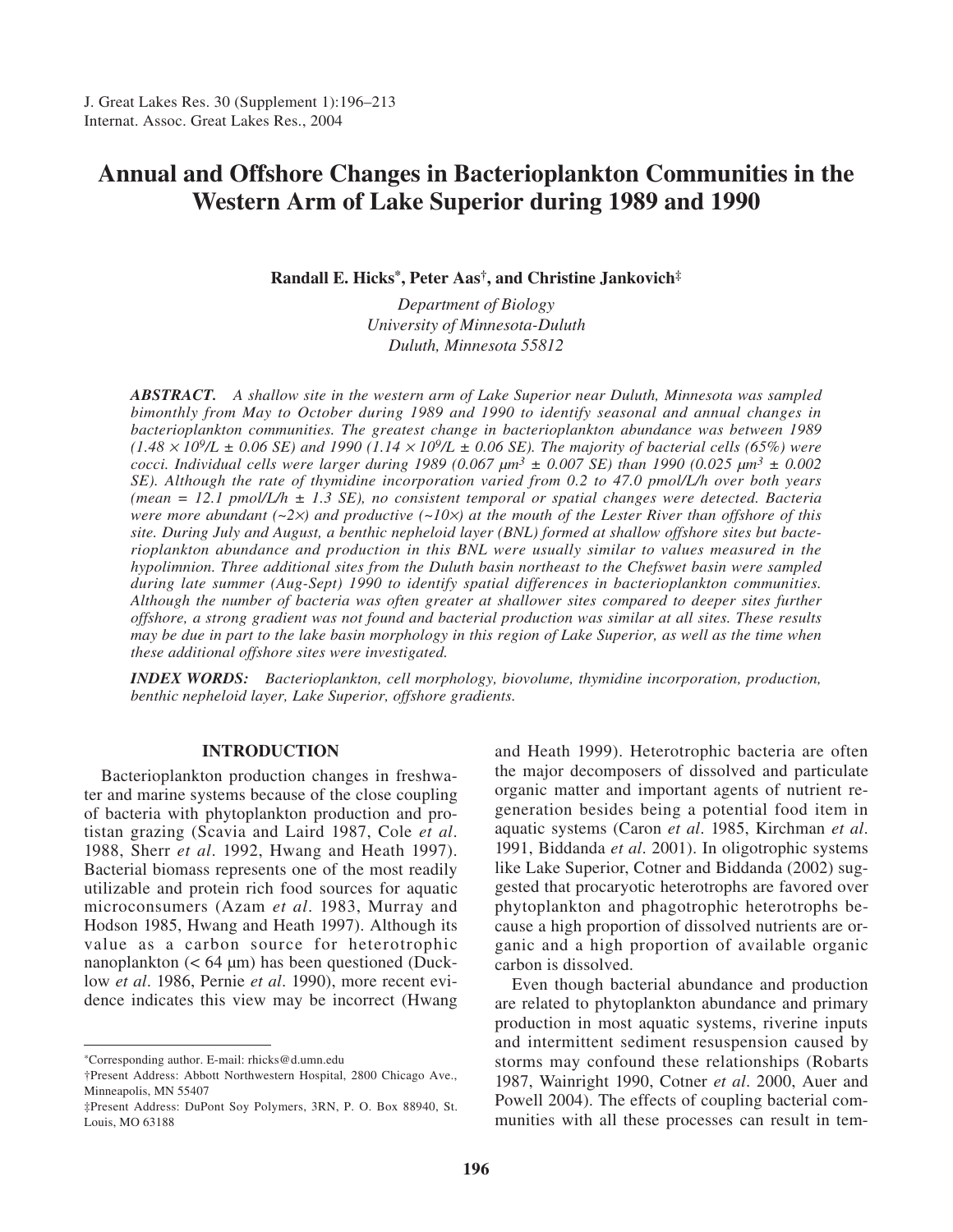poral and spatial changes in bacterioplankton abundance and production (Moll and Brahce 1986, Pace 1988, Coveney and Wetzel 1992). Increased knowledge about temporal and spatial changes in bacterioplankton communities can help identify the frequency of events like phytoplankton blooms, terrestrial inputs, and sediment resuspension that can control bacterioplankton dynamics. In addition, though, such studies are necessary to understand long-term trends and recognize other factors responsible for change.

The abundances, and oftentimes the production, of autotrophic nanoplankton and picoplankton (< 1 µm), heterotrophic nanoflagellates, and ciliated protozoa have been measured in Lake Superior (Munawar *et al*. 1978, Fahnenstiel *et al*. 1986, Munawar and Munawar 2001). While bacterioplankton have been studied in other Laurentian Great Lakes, information about their seasonal and spatial distributions and production in Lake Superior remains scarce. This paper reports the abundances, cell shapes and biovolumes, and production of bacterioplankton measured in the western arm of Lake Superior during 1989 and 1990. In addition to cell abundances, cell shapes can give insights about changes in bacterioplankton communities. Information about cell biovolume complements production measurements because size distributions can change as growth rates vary (Ammerman *et al*. 1984). These data were used to identify seasonal and annual changes in bacterial biomass and production, help define nominal values, and evaluate spatial differences in bacterioplankton communities in the western portion of Lake Superior, especially differences related to benthic nepheloid layers (BNLs) and onshore-offshore gradients.

#### **METHODS**

## **Site Descriptions and Sample Collection**

Bacterioplankton abundance and activity were measured approximately bimonthly for two years at one site in the Duluth depositional basin from May until October. Site LR-3 (46°28.20′N, 91°58.18′W) is located 3.8 km southeast of the Lester River near Duluth, MN (Fig. 1). The lake is 35 m deep at this site. Water was collected from 1, 10, 20, 30, and 33 m during 1989 and 1990 using a polyvinylchloride VanDorn bottle. On several occasions, water samples were also taken at 5 m. Site LR-3 was sampled on 29 May, 15 Jun, 13 Jul, 7 and 30 Aug, and 13 Oct in 1989. During 1990, it was sampled on 4 May, 12 Jun, 18 Jul, 14 Aug, 25 Sept, and 16 Oct. Water was



*FIG 1. Map of the western arm of Lake Superior. Site LR-3 was sampled approximately bimonthly during 1989 and 1990. The mouth of the Lester River (LR) was sampled seven times on the same day or within a few days of other sites during 1989 and 1990. The other sites in the Duluth basin (SG-S, SG-D) and the Chefswet basin (NOAA-3) were only sampled during late August or early September 1990.* 

also collected at the mouth of the Lester River (site LR; 46°49.60′N, 91°59.99′W) seven times during 1989 (17 Jun, 12 Jul, 8 Aug, 6 Sept) and 1990 (4 May, 15 Aug, 25 Sept) to compare chemical and bacterial measurements to offshore areas (Fig. 1). Surface water samples (0.2 m) were collected by immersing 20 L carboys below the water surface. All water samples from offshore sites were processed immediately aboard ship. River water samples were refrigerated, returned to the lab, and analyzed there (typically within 1 to 4 hours of collection).

On each date, subsamples of water were distributed for bacterioplankton measurements immediately after sampling (see details below). Water temperature was measured with a YSI (Model 58) temperature probe. Water for suspended solids, particulate organic carbon (POC), and dissolved organic carbon (DOC) measurements was collected at the same depths at offshore sites with a submersible pump attached to Tygon tubing (Hicks and Owen 1991). At least two subsamples (2.5–4.0 L) were filtered through preweighed and ashed glass fiber filters (Whatman GF/C). Filtered samples were dried at 60°C to constant weight and reweighed to measure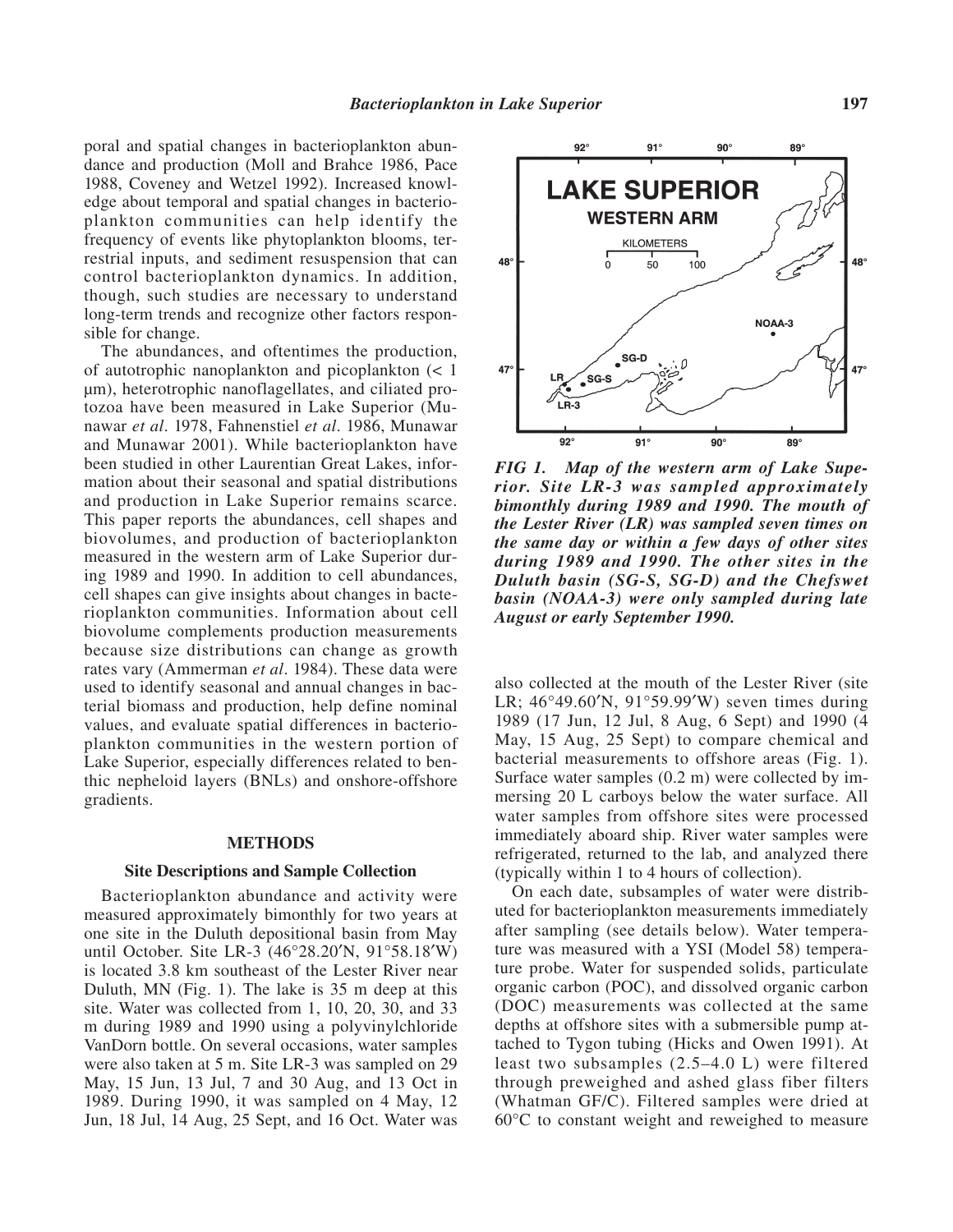suspended solids. POC concentrations were measured with a dichromate wet oxidation method (Parsons *et al*. 1984). Inorganic carbon was not measured; it does not interfere with the POC method. Dissolved organic carbon (DOC) concentrations of GF/C filtrates were measured with a Dohrman carbon analyzer (Hicks and Owen 1991).

Additional water samples were collected from three other sites in the western arm of Lake Superior during later summer 1990 to investigate the spatial distribution of bacterioplankton abundance and activity (Fig. 1). The first and second sites were in the Duluth depositional basin. The shallower site (71 m deep), SG-S (46°51.00′N, 91°45.80′W), was 13 km northeast of site LR-3. The second site, SG-D (47°01.82′N, 91°18.26′W), was located east of Two Harbors, Minnesota, 47 km from LR-3, and is 164 m deep. The third site, NOAA-3 (47°19.88′N, 89°14.99′W; 184 m deep), was in the Chefswet depositional basin near the Keweenaw Peninsula. Water at these three sites was collected aboard the R/V *Seward Johnson* and the *Johnson-Sea-Link II* (JSL-II) research submersible (Harbor Branch Oceanographic Institute, Inc., Fort Pierce, FL) from 27 Aug to 1 Sept 1990. Surface (5 m) and hypolimnetic (40 m) water was collected from the ship using a submersible pump (Hicks and Owen 1991). An additional sample was collected at each site from 1 m above the sediment-water interface through an autoclaved Nalgene tube (3-mm diameter) connected to the robotic arm of the JSL-II submersible (McKee *et al*. 1989, Hicks and Owen 1991). All samples were collected in acid-washed bottles that had been rinsed with 0.2 µm-filtered Milli-Q water. Subsamples for direct counts, suspended solids, POC, and DOC were taken immediately and the remaining sample was refrigerated (6°C; typically less than 1 h) until thymidine incorporation could be measured.

Three sites were used to investigate the relationships between cell production and thymidine incorporation. Water samples were collected at site LR (16 Jun 89), site LR-3 (16 Jun 89 and 25 Jul 90) and site NOAA-3 (27 Aug 90). Surface water samples (0.2 m) were collected at the Lester River sites by immersing 20 L carboys below the water surface. At NOAA-3, water samples were collected at 5 m and 183 m using a submersible pump and the JSL-II submersible, respectively. All water was refrigerated until the experiments relating bacterial cell production to the rate of thymidine incorporation were started (1–4 hours).

#### **Bacterioplankton Measurements**

#### *Bacterioplankton Abundance*

Three 10-mL subsamples from each sample were preserved immediately with formaldehyde (0.2 µm filtered, 2% final concentration), refrigerated, and counted within 2 weeks. The total number of bacterial cells was determined by epifluorescent direct counts (Zeiss microscope, total magnification 1,250 x) of DAPI-stained cells (Hobbie *et al*. 1977, Porter and Feig 1980).

#### *Cell Morphology and Biovolume*

Representative microscopic fields from each subsample were photographed to categorize cell shapes and measure cellular dimensions. The shapes and dimensions of bacterial cells were analyzed for 34 and 38 different dates and depths in 1989 and 1990, respectively. Typically, five depths were sampled on six different dates each year. Between 13 and 101 cells (mean = 42) were examined at each depth. More than 1,280 individual cells were examined in 1989 and more than 1,795 cells in 1990. Cells were categorized into one of five cell shapes (coccus, rod, vibrio, filament, and spiral). The percentages of cells with different shapes were calculated for each date and depth and used to construct contoured scatter plots using negative exponential interpolation (Wilkinson 1989a, McLain 1974).

Bacterial cell dimensions were measured on projected photomicrographs with a graduated caliper and corrected for enlargement using a photomicrograph of a stage micrometer. Cocci volumes were calculated assuming a spherical shape while rod- and filament-shaped cell volumes were estimated using the equation for a cylinder. Volumes of vibrioshaped cells were calculated by the equation: volume  $(\mu m^3) = \pi^2 Rr^2 - (2/3) \pi r^3$ , where R is the vibrio width and r is the cell radius (e.g.,  $0.5 \times$  cell width). Spiral volumes were calculated with the equation: volume  $(\mu m^3) = [(\pi d^2)/4] \times SQRT[\pi^2 D^2 H^2]$ , where d is the cell width, D is the spiral width, and H is the spiral length. Average cell volume for all bacterioplankton was estimated by averaging the biovolumes of individual cells in each sample.

#### *Thymidine Incorporation Rate*

Bacterial production was estimated by measuring the incorporation of methyl $[3H]$ -thymidine (TdR) into material precipitated by ice-cold trichloroacetic acid (TCA; Fuhrman and Azam 1982). Ten-mL sub-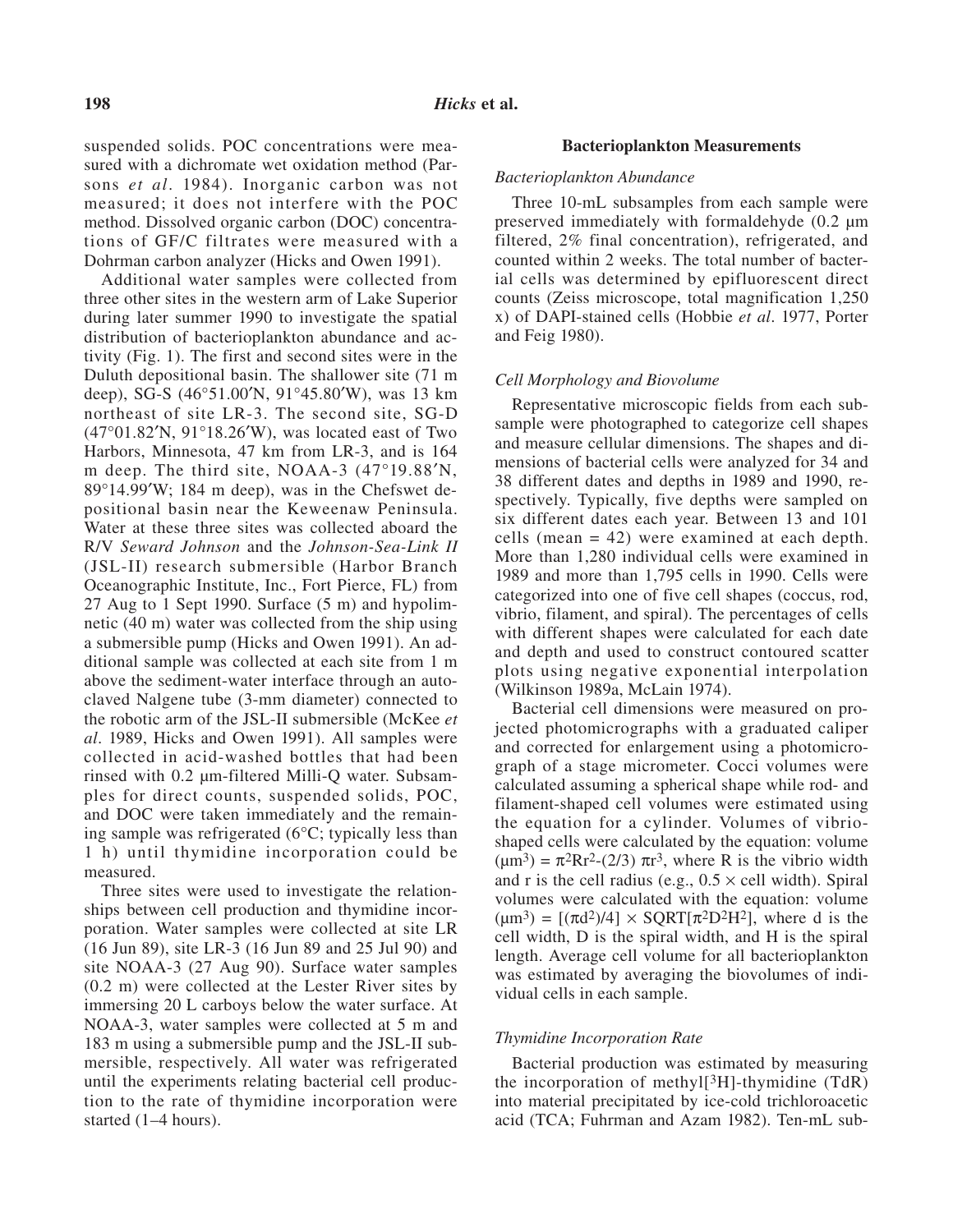| Site                    | Date    | Depth<br>(m) | Incubation<br>Temperature<br>$({}^{\circ}C)$ | <b>Conversion Factor</b><br>$(109$ cells/nmol TdR) |
|-------------------------|---------|--------------|----------------------------------------------|----------------------------------------------------|
| Lester River (LR)       | 16/6/89 | 0.2          | 18                                           | 0.36<br>$(n = 4, r = 0.98, p = 0.02)$              |
| Lake Superior<br>$LR-3$ | 16/6/89 | 0.2          | 5                                            | 0.80<br>$(n = 3, r = 0.93, p = 0.25)$              |
|                         | 25/7/90 | 0.2          | 15                                           | 2.14<br>$(n = 4, r = 0.90, p = 0.10)$              |
| $NOAA-3$                | 27/8/90 | 5            | 24                                           | 0.74<br>$(n = 5, r = 0.97, p = 0.01)$              |
|                         | 27/8/90 | 183          | 24                                           | 0.39<br>$(n = 4, r = 0.98, p = 0.03)$              |

*TABLE 1. Summary of empirical conversion factors for calculating bacterial production from thymidine (TdR) incorporation rates. Site LR-3 was 3.8 km offshore from the mouth of the Lester River. NOAA-3 was in the Chefswet Basin of Lake Superior (see Fig. 1).*

samples were pipetted into glass scintillation vials along with 5 to 15 µCi of TdR (60-80 Ci/mmol ICN Radiochemicals, Inc.). We determined in previous experiments that uptake was saturated by these concentrations of thymidine (data not shown). Two subsamples from each depth or time were killed with 37% formaldehyde (0.5 mL) and served as the controls. Three live vials were prepared for each sample. Four additional vials were prepared to estimate the effective thymidine pool size by an isotope dilution technique and used to correct for endogenous thymidine (Moriarty and Pollard 1981, Findlay *et al*. 1984). All vials containing samples were placed in black plastic Mason jars filled with water and suspended at the depth from which they were taken. Laboratory incubations were conducted in the dark at temperatures similar to those in the field. Both field and laboratory samples were incubated for 1–2 h. Incorporation was stopped by adding 10 mL of ice-cold 10% TCA and the samples were refrigerated for at least 1 h or until they could be processed (within 1 week). Prior to filtration, 50 µL of a carrier solution (50 µg each of DNA and bovine serum albumin) was added to each vial. Each sample was filtered onto a membrane filter (Millipore, 0.22 µm pore) and rinsed three times with several mL of icecold 5% TCA. The filters were placed in scintillation vials and dissolved in 1.0 mL of ethyl acetate before adding 10 mL of Ecolume or Ecolite $+$  (ICN, Inc.) liquid scintillation cocktail and counting radioactive

decay (Packard model 2200CA liquid scintillation counter). Sample counts were corrected for quenching using external standards and isotope dilution before they were converted to pmol TdR incorporated/  $L/h$ 

#### *Data Analysis*

Differences in bacterioplankton abundance, cell biovolume, or thymidine incorporation on different dates, or at different sites or depths from which samples were taken were determined by one-way and two-way analyses of variance (Wilkinson 1989b). Relationships between temperature or chemical parameters and bacterioplankton abundance, biovolume, and production were tested using linear regression or correlation analysis (Wilkinson 1989b).

## *Experiments Relating Thymidine Incorporation to Cell Production*

Growth experiments were conducted on four occasions to determine the relationship between bacterial cell production and thymidine incorporation (Kirchman *et al*. 1982). Water for these experiments was collected from three sites (LR, LR-3, NOAA-3) on three different dates by methods described earlier (Table 1). One portion of water (900 mL) from each sample was filtered  $(0.2 \mu m)$  to remove bacteria and added to a sterilized flask. A smaller amount (100 mL) of "predator-free" water (0.8 µm filtered) con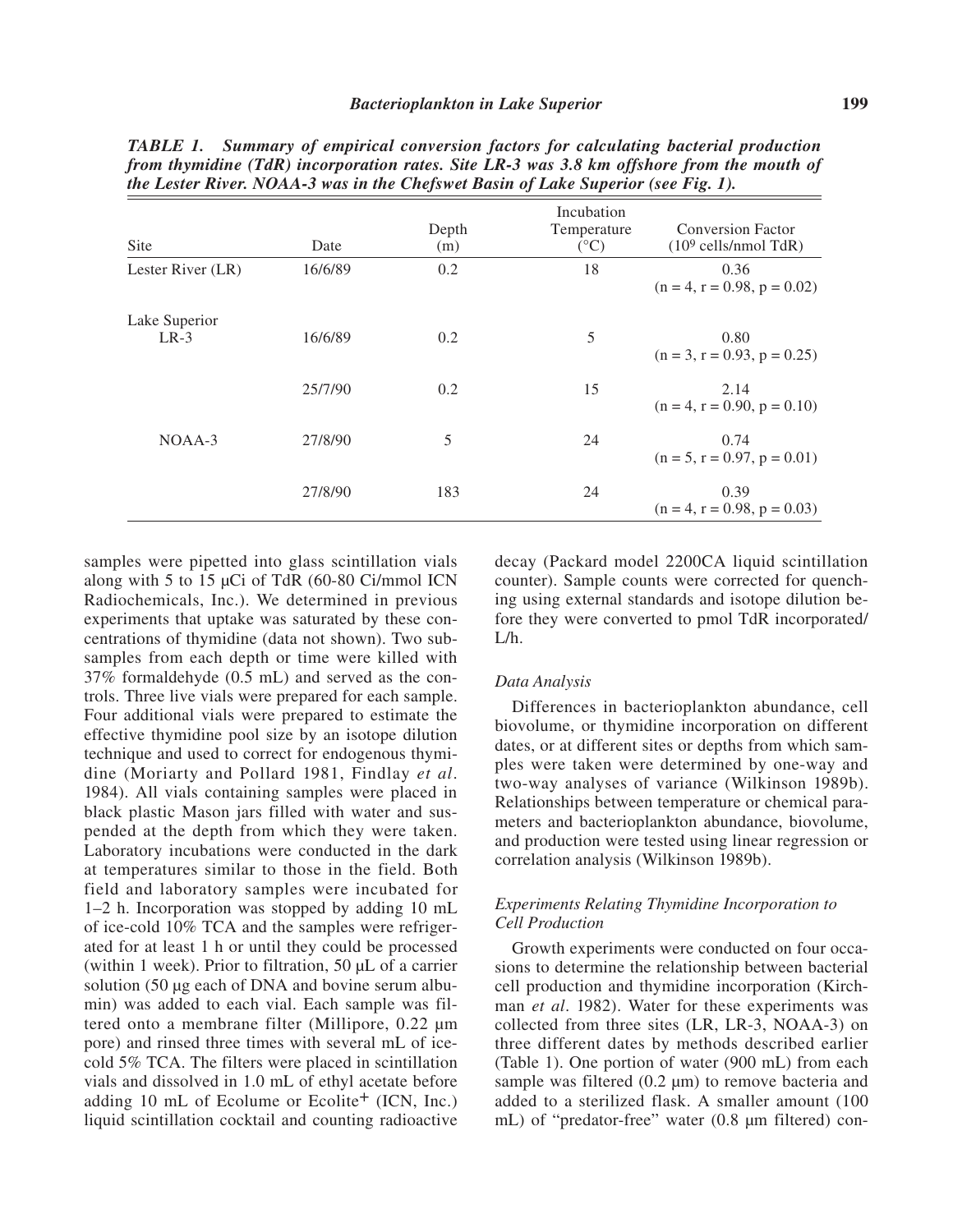taining native bacterioplankton was then added to the same flask. Three replicate flasks were prepared for each Lester River and LR-3 experiment. Single flasks were used for experiments in the Chefswet basin (site NOAA-3, 5 and 183 m). Typically, these flasks were prepared and the experiments initiated within 1 to 4 hours after the water was collected. After adding the "predator-free" water to each flask, the growth of bacterial cells was measured five times over a period of 2–3 d using direct counts and thymidine incorporation. A conversion factor relating cell production and thymidine uptake was then calculated using the equations of Kirchman *et al*. (1982).

The empirical conversion factors calculated for the western arm of Lake Superior (Table 1) were similar to factors derived by theoretical methods (e.g.,  $\sim$ 1 to 2  $\times$  10<sup>9</sup> cells/nmol, Bell 1990). Many studies have used theoretical conversion factors for estimating bacterial production but empirical conversion factors can range over two orders of magnitude in freshwater environments (Hwang and Heath 1997). For example, the conversion factors we calculated (0.4 to  $2.1 \times 10^9$  cells/nmol) were slightly smaller than those estimated for Lake Erie bacterioplankton during the summer (0.4 to  $24 \times 10^9$ ) cells/nmol, Hwang and Heath 1997) but were at least an order of magnitude smaller than empirical factors calculated for Lake Michigan (Scavia and Laird 1987). The reasons for differences in empirical conversion factors have been thoroughly discussed by others (Bell 1990, Cho and Azam 1988, Jeffrey and Paul 1988, Hwang and Heath 1997). Less severe nutrient limitation in Lakes Erie and Michigan may be reflected in higher conversion factors found there compared to Lake Superior (Bell 1990, Fallon and Boylen 1990). We calculated empirical conversion factors for the western portion of Lake Superior so that bacterial cell production could be estimated accurately from our thymidine incorporation rates.

#### **RESULTS**

### **Temporal Changes and Spatial Differences at a Nearshore Site (LR-3) in the Duluth Basin**

Each year during May, the water column was isothermal at site LR-3 in the Duluth basin. After July, the water column became thermally stratified ranging from  $14^{\circ}$ C to  $19^{\circ}$ C at the surface to  $4^{\circ}$ C to 6°C near the sediment (Fig. 2). The mass of suspended solids was similar in the epilimnion over the course of each year (Fig. 2) but increased near the sediment-water interface during July and August in-



*FIG. 2. Vertical profiles of temperature and suspended solids at site LR-3 in the Duluth basin during 1989 and 1990. Note the turbid bottom water layer (benthic nepheloid layer) that formed during July and August each year at this site.* 

dicating the development of a benthic nepheloid layer (BNL; all  $p's < 0.05$ ).

## *Annual and Seasonal Differences in the Bacterioplankton Community*

Disregarding changes with depth, there were annual differences in bacterioplankton abundance at site LR-3 in the Duluth basin (Fig. 3). Considering May to October, bacteria were more abundant ( $p <$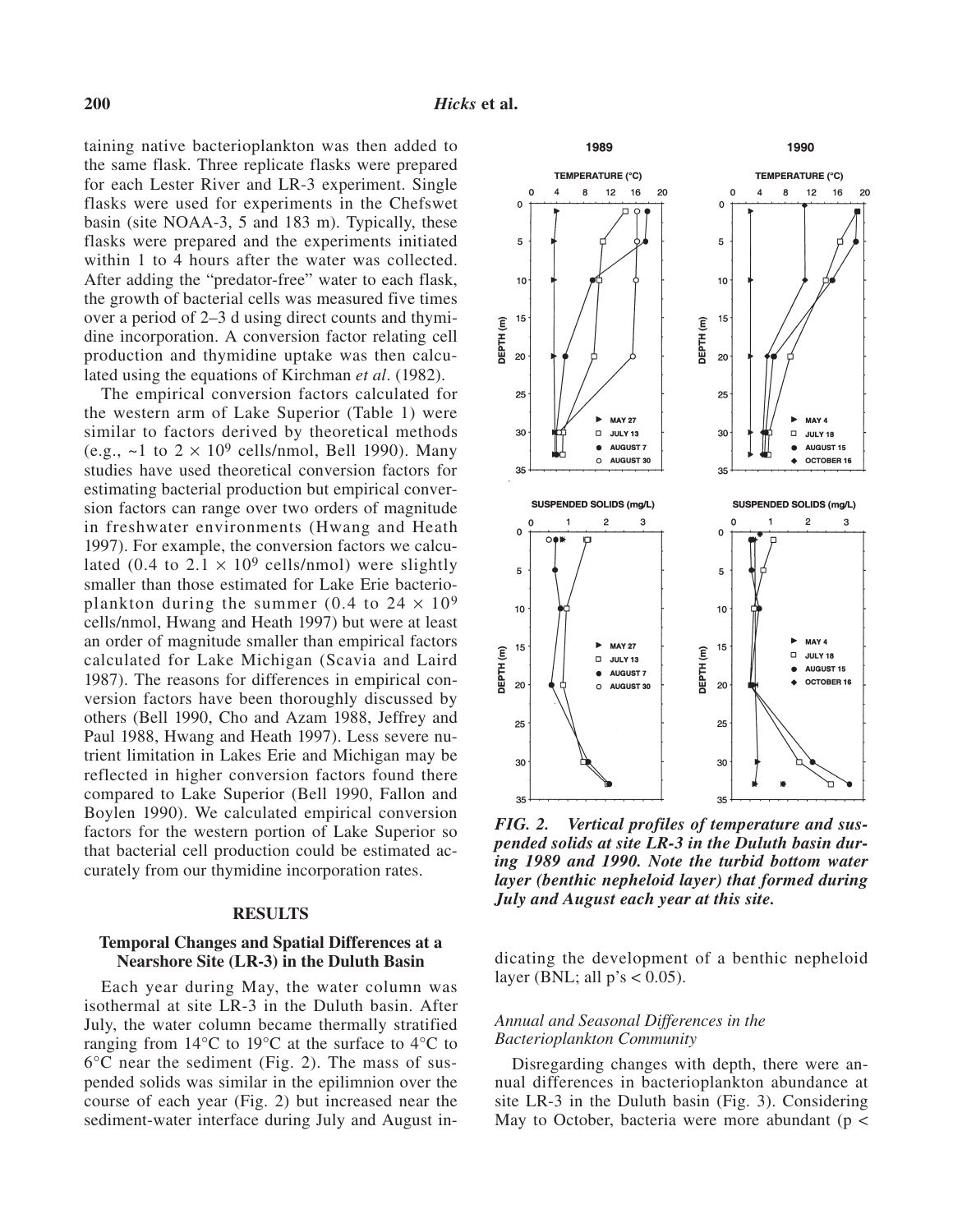

*FIG. 3. Bacterioplankton abundance at site LR-3 in the Duluth basin during 1989 and 1990. Depth profiles from June each year, 13 Oct 89, and 25 Sept 90 were not shown for clarity. Means of three replicate measurements (± standard error) are shown.*

0.01) in the water column during 1989 (1.48  $[\pm 0.06]$ SE]  $\times$  10<sup>9</sup> cells/L, range = 0.71 to 2.17  $\times$  10<sup>9</sup> cells/L) than in 1990 (1.14 [ $\pm$  0.06 SE]  $\times$  10<sup>9</sup> cells/L, range = 0.62 to  $1.84 \times 10^9$  cells/L). Bacteria were also usually more abundant at each depth during 1989. The only exception was that in both years bacterial abundances were similar (all  $p's > 0.05$ ) at most depths during May (except at 20 m), before the water column became thermally stratified. Bacterial cells were also larger ( $p < 0.01$ ) at site LR-3 during 1989  $(0.067 \leq 0.007 \leq \leq 1 \leq \mu m^3)$  than in 1990  $(0.025 \leq \pm 1)$ 0.002 SE]  $\mu$ m<sup>3</sup>). Cell biovolumes were only similar during July of these two years (data not shown; p > 0.05). Cell biovolume was weakly correlated with bacterial abundance ( $r^2 = 0.2$ ,  $p < 0.01$ ). When bacterioplankton were more abundant, cell biovolumes were usually larger. On an annual basis, the percentages of coccoid-, rod-, and vibrio-shaped cells were almost identical in 1989 and 1990 (Fig. 4). Sixtyfour percent (1990) to  $65\%$  (1989) of the total cells were cocci, 28% (1989) to 29% (1990) were rods, and 7% of the total cells each year were vibrioshaped. Only a few bacterioplankton each year were filaments  $(0.2-0.6\%)$  or spiral-shaped cells  $(0.2\%)$ both years). There were no consistent annual or seasonal patterns of thymidine incorporation during

1989 and 1990 (Fig. 5). Although the rate of thymidine incorporation varied from 0.2 to 47.2 pmol/L/h at site LR-3 during these years, the rates of incorporation at each depth were similar each month and year (all  $p$ 's  $> 0.05$ ). The average incorporation rate at LR-3 was  $12.1$  ( $\pm$  1.3 SE) pmol/L/h considering all depths and both years.

Seasonal changes in bacterial measurements were less pronounced within each year than the annual differences between 1989 and 1990. Considering 1989 alone, bacterioplankton were least abundant during May but similar during other months (Fig. 3). Cell abundances were similar at each depth during the other months of this year ( $p$ 's  $> 0.05$ ). During 1990, bacterioplankton abundance was also very similar from month to month with two exceptions. There were fewer cells at 1 m during August than in October ( $p < 0.05$ ) and at 10 m there were more bacterioplankton during October than in any other month ( $p$ 's < 0.05). Cell biovolumes were usually similar during each month from May to October in 1989 and 1990 (data not shown;  $p < 0.05$ ). The only exception to this pattern was that cell biovolumes were smaller in early summer (May, July) than in August during 1989. There was no significant month-to-month variation in the thymidine incorporation rate at site LR-3 during 1989 and 1990 (Fig. 5).

#### *Changes with Depth at Site LR-3*

During both 1989 and 1990, bacterioplankton abundance changed with depth each month, generally decreasing from the epilimnion to the hypolimnion (Fig. 3, all  $p's < 0.05$ ). Cell biovolumes were similar at all depths during each month in both 1989 and 1990 (data not shown, all p's > 0.05). Considering the entire water column, the rate of thymidine incorporation only decreased with depth at site LR-3 on 30 Aug 1989 and 16 Oct 1990 (Fig. 5, both p's < 0.05). There were no differences in the rate of thymidine incorporation at different depths during the other months examined each year.

During July and August each year, suspended solids concentrations increased from 20 m to the sediment-water interface (Fig. 2; all  $p's < 0.01$ ) indicating that a benthic nepheloid layer (BNL) had formed at site LR-3. The presence of a BNL could not be established on 30 Aug 1989 because suspended solids concentrations were not measured. Only on 15 Aug 1990, however, did bacterioplankton abundance increase near the sediment-water interface (all  $p's < 0.10$ ) concurrently with the increase in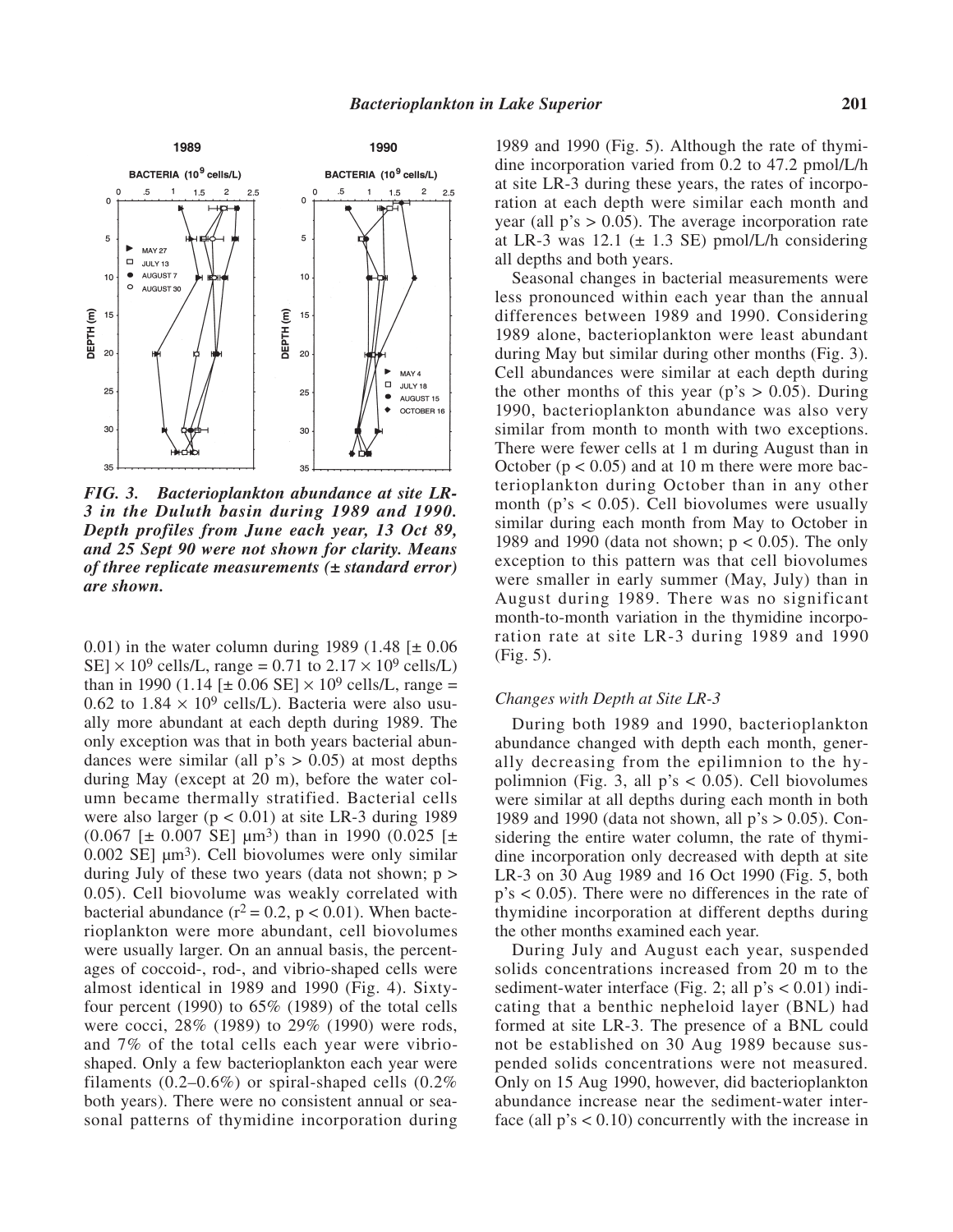

*FIG. 4. Contour scatterplots of relative abundances of major bacterioplankton cell shapes in 1989 and 1990 at site LR-3 in the Duluth basin of Lake Superior. Contour lines are percentages of total bacterioplankton cells. Typically, five depths were sampled on six different dates each year. The shapes of 13 to 101 cells were categorized at each depth during 1989 (34 sample points) and 1990 (38 sample points). Thus, more than 1,280 cells were analyzed in 1989 and more than 1,795 cells in 1990 to construct these plots.*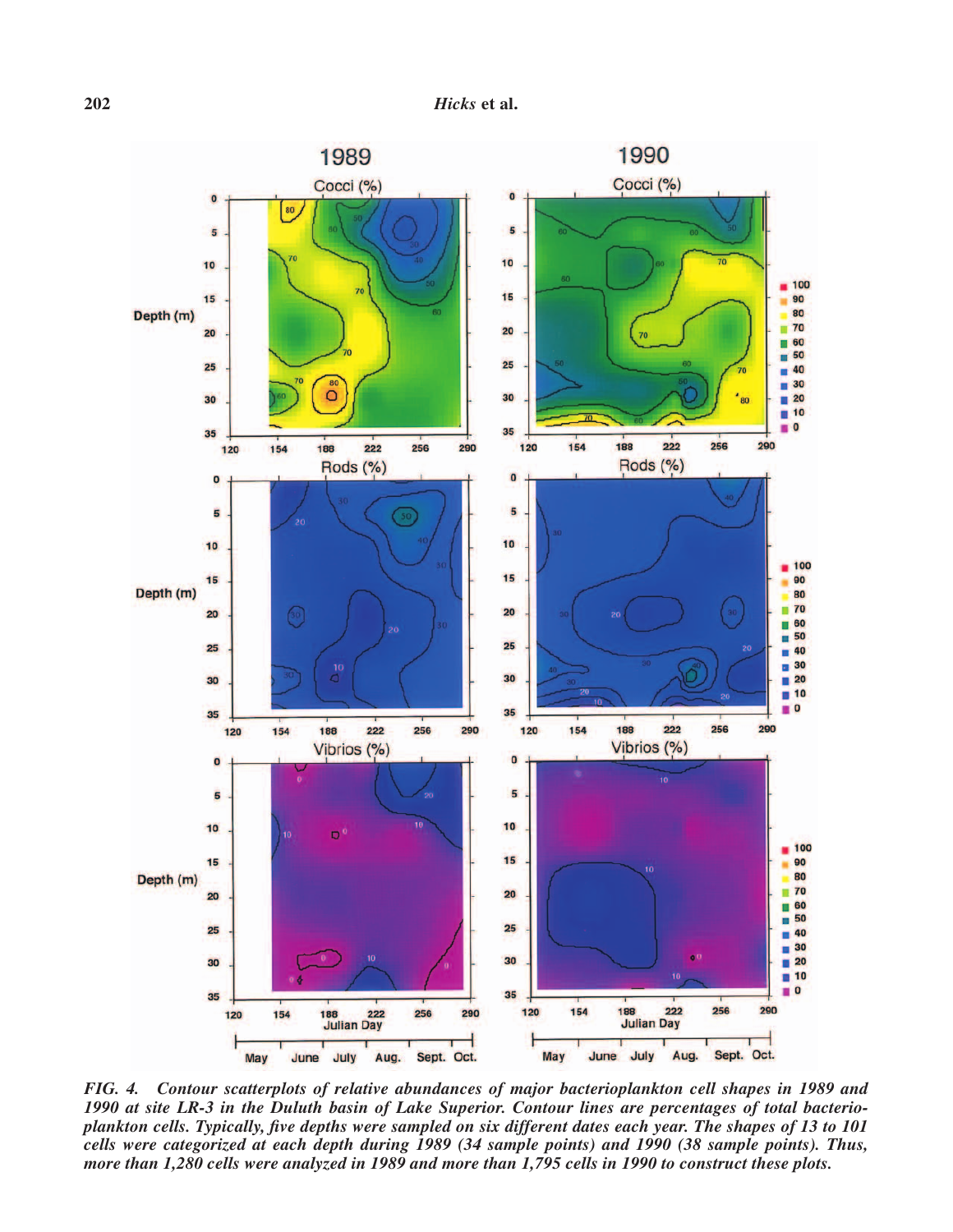

*FIG. 5. Thymidine incorporation rates at site LR-3 in the Duluth basin during 1989 and 1990. Depth profiles for June each year, 13 Oct 89, and 25 Sept 90 were not shown for clarity. Means of three replicate measurements (± standard error) are shown.*

suspended solids. Although the rate of thymidine incorporation appeared to increase near the sedimentwater interface as well, the data were too variable to demonstrate a significant trend (Fig. 5). On the other dates (i.e., 13 Jul 89, 7 Aug 89, and 18 Jul 90), bacterial abundance decreased near the sediment-water interface (Fig. 3; all  $p's < 0.10$ ). On the same dates in July and August, cell biovolumes and thymidine incorporation rates were not different between 20 m and the sediment-water interface (all  $p's > 0.10$ ).

## *Relationships between Temperature, Organic Carbon, and Bacterial Measurements at LR-3*

Relationships between temperature, organic carbon, and bacterial measurements were explored at site LR-3 in both 1989 and 1990. More bacterioplankton were observed in warm than in cool water during 1989 at this nearshore site (Fig. 6;  $r^2 = 0.61$ , p < 0.01). During 1990, however, abundance was not related to water temperature and thus, this relationship was weaker when data from both 1989 and 1990 were considered together  $(r^2 = 0.17, p < 0.01)$ . Cell biovolume was also related to water temperature in 1989 ( $r^2 = 0.35$ ,  $p < 0.01$ ) but not in 1990 (Fig. 6). Thymidine incorporation was only weakly related to temperature ( $r^2$  = 0.13,  $p$  < 0.05) from May to October during 1990. There was not a significant relationship between temperature and the rate of thymidine incorporation during 1989 (Fig. 6).

Bacterioplankton abundance and the rate of thymidine incorporation were not related to the concentration of suspended solids during 1989 or 1990 (Fig. 6). There was no relationship between suspended solids and cell biovolume in 1989. However, cell biovolumes were smaller as the concentration of suspended solids increased in 1990 ( $r^2$  = 0.17,  $p$  < 0.05). Interestingly, bacterial abundance, cell biovolume, and thymidine incorporation were not related to either the concentrations of DOC or POC each year (Fig. 7; all  $p's > 0.05$ ).

#### **Nearshore and Inter-basin Differences in the Western Arm of Lake Superior**

## *Comparison of the Lester River (LR) and a Nearshore Site (LR-3) in the Duluth Basin*

The mouth of the Lester River (LR) was sampled on seven occasions during 1989 and 1990 to compare with the nearest site in Lake Superior (LR-3). On each date, suspended solids, DOC, and POC concentrations were much larger at the river mouth than at site LR-3 (3.8 km from the mouth of the Lester River). Suspended solids and POC were more than twice as concentrated in the river mouth than offshore (both  $p's < 0.01$ ) considering all the dates when samples were taken (Table 2). The average DOC concentration was more than 5 times higher in the river mouth than at LR-3 ( $p < 0.01$ ). Measurements of bacterial abundance and production were also consistently higher at the mouth of the Lester River compared to LR-3. Overall, bacteria were about twice as abundant in the river mouth ( $p \le$ 0.05) and the rate of thymidine incorporation was almost 10 times higher ( $p < 0.01$ ) than at LR-3 (Table 3). Interestingly, the average biovolume of bacterial cells was similar in water from the river mouth and site LR-3 ( $p > 0.05$ ).

## *Differences at Offshore Sites in the Duluth and Chefswet Basins of Lake Superior*

Three sites in addition to LR-3 were visited in the western portion of Lake Superior during late August 1990 to investigate spatial differences in bacterioplankton abundance and production. The sites in the Duluth basin (LR-3, SG-S, SG-D) formed a transect extending 47 km northeast along the western arm from the first site (LR-3) near Duluth, MN. There was more DOC in the epilimnion at the Duluth basin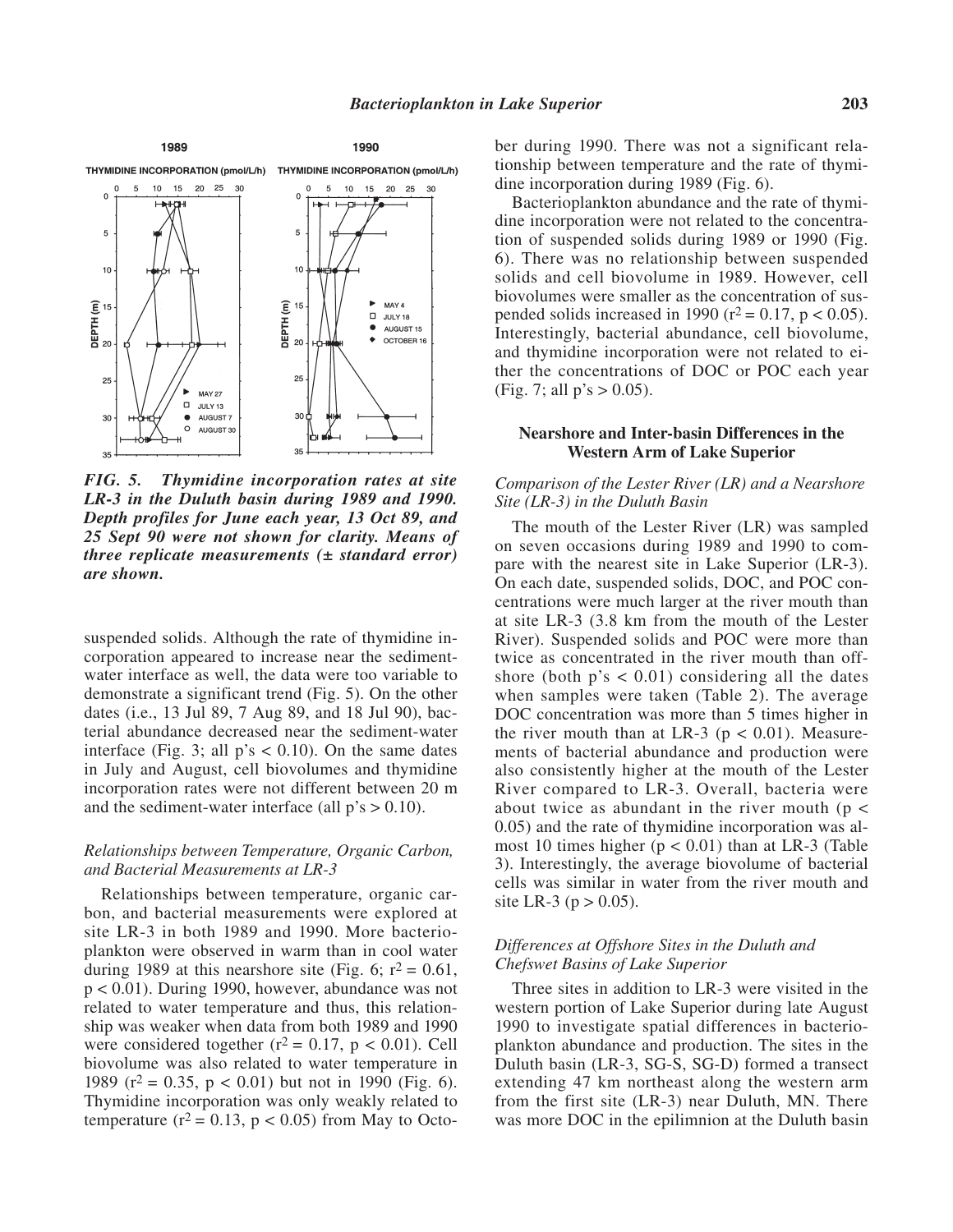

*FIG. 6. Relationships between temperature, suspended solids, bacterioplankton abundance, bacterial biovolume, and the rate of thymidine incorporation at site LR-3 in the Duluth basin during* 1989 ( $\bullet$ ) and 1990 ( $\circ$ ). Means of replicate measurements are shown for all sample dates.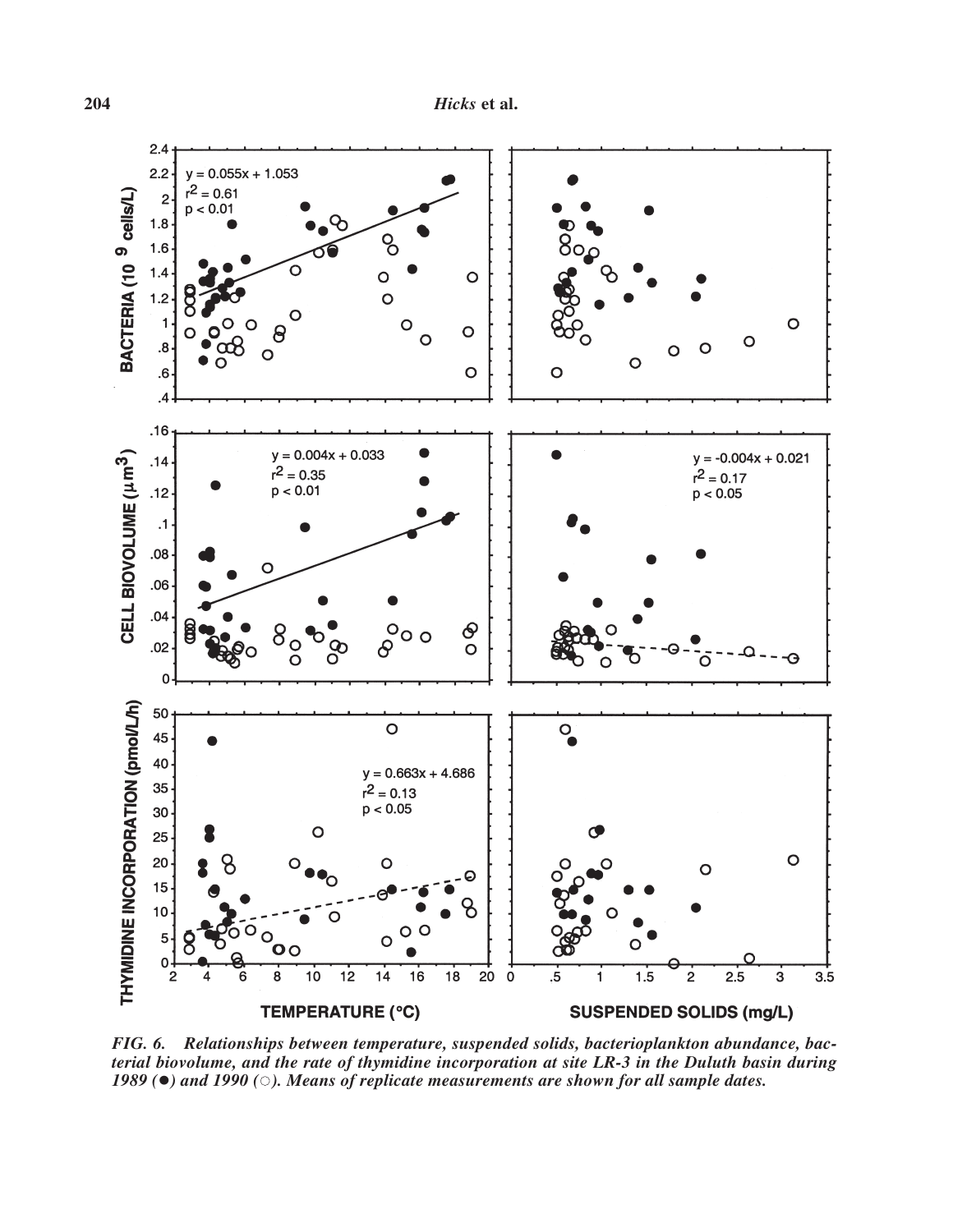

*FIG. 7. Relationships between dissolved organic carbon (DOC), particulate organic carbon (POC), bacterioplankton abundance, bacterial biovolume, and the rate of thymidine incorporation at site LR-3 in the Duluth basin during 1989* ( $\bullet$ ) *and 1990* ( $\circ$ )*. Means of replicate measurements are shown for all sample dates.*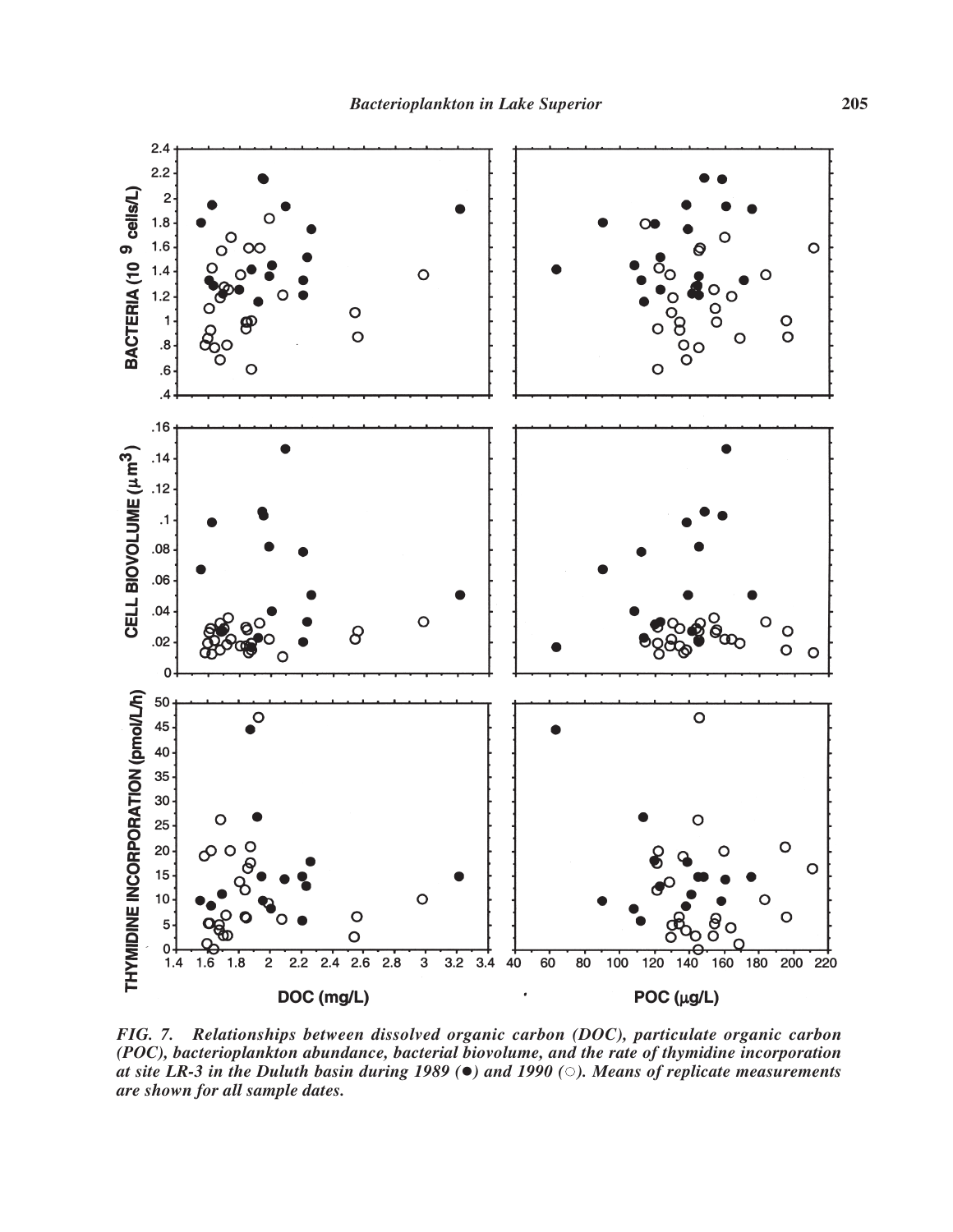## **206** *Hicks* **et al.**

*TABLE 2. Physical and chemical characteristics of water at the mouth of the Lester River (LR) and 3.8 km offshore at site LR-3 in the western arm of Lake Superior. The mean of independent replicates is given (n = 1 to 3; nd = not determined). Standard errors of the mean are shown in parentheses. Lester River samples were taken at 0.2 m. Samples taken at 1 m or averaged over the entire water column (an average of samples from 5–6 depths) are given for site LR-3. Site averages with the same superscript letter were significantly different (p < 0.05).*

|        |                |                  |                                           | Particulate      | Dissolved         |
|--------|----------------|------------------|-------------------------------------------|------------------|-------------------|
|        |                |                  | Suspended                                 | Organic          | Organic           |
|        |                | Temperature      | Solids                                    | Carbon           | Carbon            |
| Site   | Date           | $({}^{\circ}C)$  | (mg/L)                                    | $(\mu g C/L)$    | $(mg \, C/L)$     |
|        |                |                  | <b>LESTER RIVER (0.2 m)</b>               |                  |                   |
| LR     | 17 Jun 89      | 13.1             | 2.55(0.10)                                | 308(8)           | nd                |
|        | 12 Jul 89      | 18.6             | 2.77(0.02)                                | 263(3)           | 11.90             |
|        | 8 Aug 89       | 29.0             | 4.89(0.37)                                | 430 (12)         | 8.47              |
|        | 6 Sep 89       | 19.0             | 2.16(0.11)                                | 145(5)           | 14.15             |
|        | 4 May 90       | nd               | 3.17(0.19)                                | 294 (13)         | 15.75             |
|        | 15 Aug 90      | nd               | 1.67(0.02)                                | 325 (26)         | 7.66              |
|        | 25 Sep 90      | 14.5             | 1.31(0.02)                                | 127(1)           | 16.85             |
|        | <b>AVERAGE</b> | 18.8ª            | $2.64$ bc                                 | 289de            | $12.46$ fg        |
|        | <b>SE</b>      | (2.8)            | (0.45)                                    | (34)             | (1.55)            |
|        |                |                  | $LR-3(1 m)$                               |                  |                   |
| $LR-3$ | 15 Jun 89      | 6.0              | 0.84(0.06)                                | 122(10)          | 2.23              |
|        | 13 Jul 89      | 14.4             | 1.51(0.09)                                | 175(4)           | 3.21              |
|        | 7 Aug 89       | 17.7             | 0.68(0.01)                                | 148(1)           | 1.94              |
|        | 30 Aug 89      | 16.2             | 0.49(0.01)                                | 161(5)           | 2.09              |
|        | 4 May 90       | 2.8              | 0.60(0.02)                                | 153(1)           | 1.72              |
|        | 15 Aug 90      | 18.9             | 0.49(0.01)                                | 121(10)          | 1.87              |
|        | 25 Sep 90      | 14.4             | 0.58(0.03)                                | 146(7)           | 1.93              |
|        | <b>AVERAGE</b> | 12.9             | 0.74 <sup>b</sup>                         | 146 <sup>d</sup> | 2.14 <sup>f</sup> |
|        | <b>SE</b>      | (2.3)            | (0.14)                                    | (7)              | (0.19)            |
|        |                |                  | LR-3 (Entire Water Column $-1$ m to 33 m) |                  |                   |
| $LR-3$ | 15 Jun 89      | 4.5(0.4)         | 0.94(0.13)                                | 111(17)          | 2.06(0.09)        |
|        | 13 Jul 89      | 9.2(1.5)         | 1.35(0.21)                                | 136(12)          | 2.29(0.33)        |
|        | 7 Aug 89       | 9.6(2.6)         | 1.06(0.25)                                | 131 (10)         | 1.88(0.10)        |
|        | 30 Aug 89      | 13.7(2.3)        | $0.49$ (nd)                               | $161$ (nd)       | $2.09$ (nd)       |
|        | 4 May 90       | 2.8(0.0)         | 0.63(0.01)                                | 143(5)           | 1.66(0.02)        |
|        | 15 Aug 90      | 11.5(2.8)        | 1.25(0.46)                                | 143(11)          | 1.80(0.05)        |
|        | 25 Sep 90      | 12.2(1.0)        | 0.71(0.08)                                | 136(7)           | 1.75(0.05)        |
|        | <b>AVERAGE</b> | 9.2 <sup>a</sup> | 0.98c                                     | 135 <sup>e</sup> | 1.89g             |
|        | <b>SE</b>      | (0.9)            | (0.11)                                    | (4)              | (0.06)            |

sites ( $p < 0.05$ ) than at the site furthest offshore in the Chefswet basin (NOAA-3) but DOC concentrations were similar in the hypolimnion and near the sediment at all of these sites (Table 4). Suspended solids concentrations were higher in the hypolimnion and near the sediment surface at the shallower sites, LR-3 and SG-S, than at the deeper sites SG-D and NOAA-3, which are further offshore (Table 4; p's < 0.05). This difference was due to a BNL that had formed at LR-3 in August 1989 (Fig. 2). A BNL also appeared to be present at site SG-S on 1 Sept 90 because suspended solids were higher above the sediment than in the hypolimnion (Table 4), the organic content of suspended solids near the sediment (i.e., 9%) were typical of BNLs in the western arm of Lake Superior (ca. 10%, Baker *et al*. 1985), and the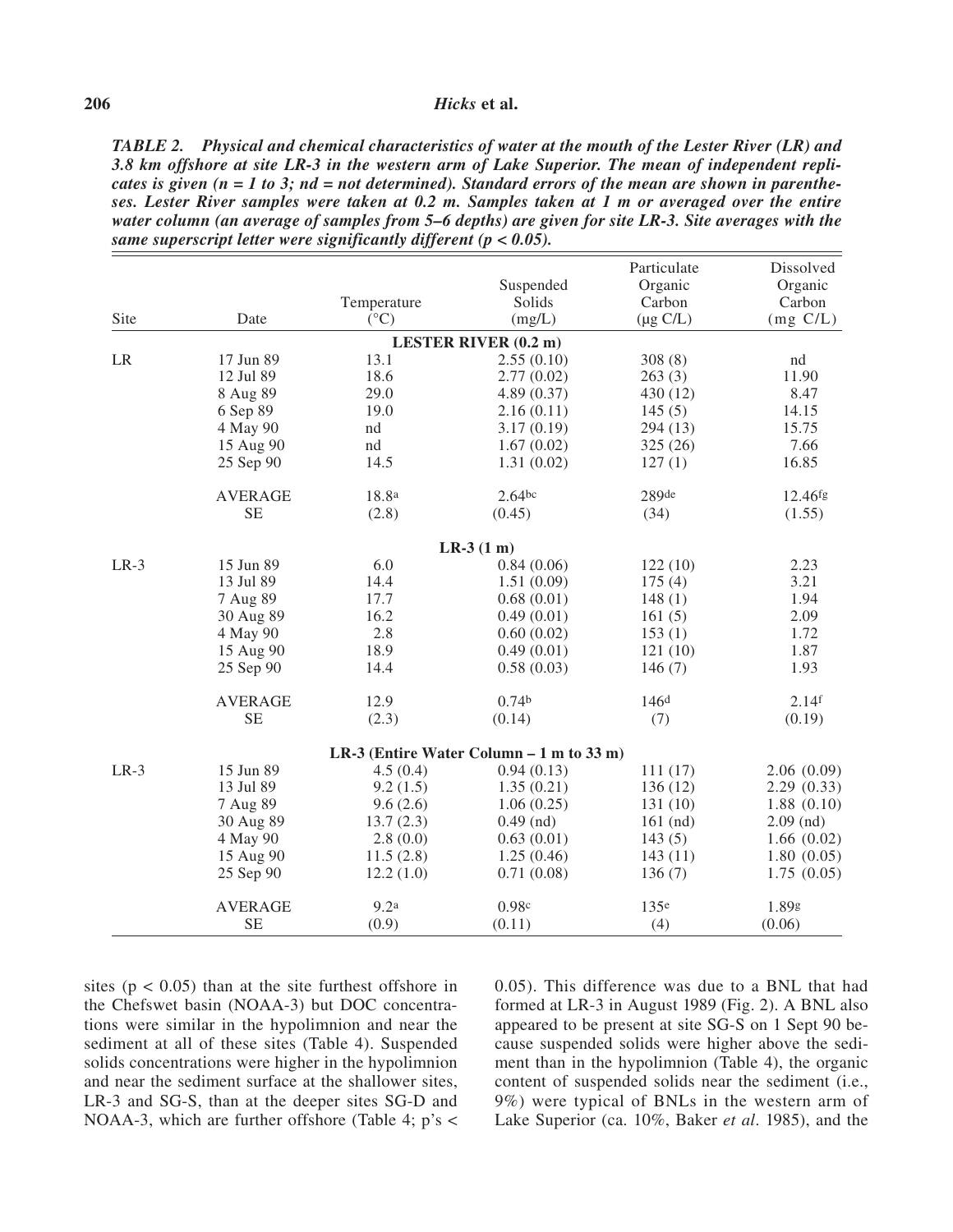*TABLE 3. Comparison of bacterioplankton abundance, cell biovolume, and thymidine incorporation rate at the mouth of the Lester River (LR) and 3.8 km offshore at site LR-3 in the western arm of Lake Superior. The mean of independent replicates is given (n = 1 to 3; nd = not determined). Standard errors of the mean are shown in parentheses. Lester River samples were taken at 0.2 m. Samples taken at 1 m or averaged over the entire water column (an average of samples from 5-6 depths) are given for site LR-3. Site averages with the same superscript letter were significantly different (p < 0.05).*

|        |                | <b>Bacterial</b>                        | Cell         | Thymidine         |
|--------|----------------|-----------------------------------------|--------------|-------------------|
|        |                | Abundance                               | Biovolume    | Incorporation     |
| Site   | Date           | $(10^9 \text{ cells/L})$                | $(\mu m^3)$  | (pmol/L/h)        |
|        |                | <b>LESTER RIVER (0.2 m)</b>             |              |                   |
| LR     | 17 Jun 89      | 3.11(0.06)                              | 0.031(0.004) | 95.7(4.9)         |
|        | 12 Jul 89      | 3.10(0.38)                              | 0.066(0.012) | 421.3 (14.6)      |
|        | 8 Aug 89       | 5.37(0.42)                              | 0.090(0.003) | 336.9 (48.3)      |
|        | 6 Sep 89       | 1.91(0.04)                              | nd           | 101.5(2.7)        |
|        | 4 May 90       | 1.39(0.03)                              | 0.026(0.003) | nd                |
|        | 15 Aug 90      | 3.29(0.05)                              | 0.031(0.004) | 205.0 (18.4)      |
|        | 25 Sep 90      | 1.91(0.08)                              | 0.047(0.017) | 120.8 (14.3)      |
|        | <b>AVERAGE</b> | 2.87ab                                  | 0.049        | 213.5cd           |
|        | <b>SE</b>      | (0.50)                                  | (0.010)      | (55.8)            |
|        |                | $LR-3(1 m)$                             |              |                   |
| $LR-3$ | 15 Jun 89      | 1.53(0.09)                              | 0.034(0.001) | 13.0(2.1)         |
|        | 13 Jul 89      | 1.92(0.09)                              | 0.051(0.005) | 15.0(1.9)         |
|        | 7 Aug 89       | 2.17(0.03)                              | 0.106(0.008) | 15.0(0.3)         |
|        | 30 Aug 89      | 1.95(0.27)                              | $0.147$ (nd) | 14.6(1.8)         |
|        | 4 May 90       | 1.27(0.11)                              | 0.037(0.019) | 3.1(1.8)          |
|        | 15 Aug 90      | 0.62(0.03)                              | 0.020(0.006) | 17.7(6.3)         |
|        | 25 Sep 90      | 1.60(0.05)                              | 0.033(0.008) | 47.2(0.0)         |
|        | <b>AVERAGE</b> | 1.58 <sup>a</sup>                       | 0.061        | 17.9c             |
|        | <b>SE</b>      | (0.20)                                  | (0.018)      | (5.2)             |
|        |                | LR-3 (Entire Water Column -1 m to 33 m) |              |                   |
| $LR-3$ | 15 Jun 89      | 1.30(0.08)                              | 0.026(0.003) | 25.0(5.6)         |
|        | 13 Jul 89      | 1.62(0.10)                              | 0.040(0.004) | 14.3(1.9)         |
|        | 7 Aug 89       | 1.80(0.15)                              | 0.090(0.006) | 10.0(1.5)         |
|        | 30 Aug 89      | 1.59(0.11)                              | 0.114(0.010) | 8.0(2.2)          |
|        | 4 May 90       | 1.16(0.06)                              | 0.031(0.002) | 4.5(0.6)          |
|        | 15 Aug 90      | 0.90(0.06)                              | 0.021(0.003) | 13.9(2.6)         |
|        | 25 Sep 90      | 1.58(0.06)                              | 0.023(0.003) | 25.7(5.7)         |
|        | <b>AVERAGE</b> | 1.43 <sup>b</sup>                       | 0.050        | 14.5 <sup>d</sup> |
|        | <b>SE</b>      | (0.06)                                  | (0.006)      | (1.7)             |

water clarity was very low near the sediment when observed from the JSL-II submersible. Suspended solids concentrations in the hypolimnion and near the sediment at sites SG-D and NOAA-3 indicated that benthic nepheloid layers were not present at these deeper, offshore sites (Table 4).

More bacterioplankton were observed in the epil-

imnion ( $p$ 's < 0.05) and at the sediment-water interface (both  $p's < 0.05$ ) at the two shallower sites in the Duluth basin (LR-3 and SG-S) compared to the deeper and more offshore sites examined (Table 5). However in the mid-hypolimnion, bacterioplankton were more concentrated at the Chefswet basin site (NOAA-3) than at two of the sites (LR-3, SG-D) in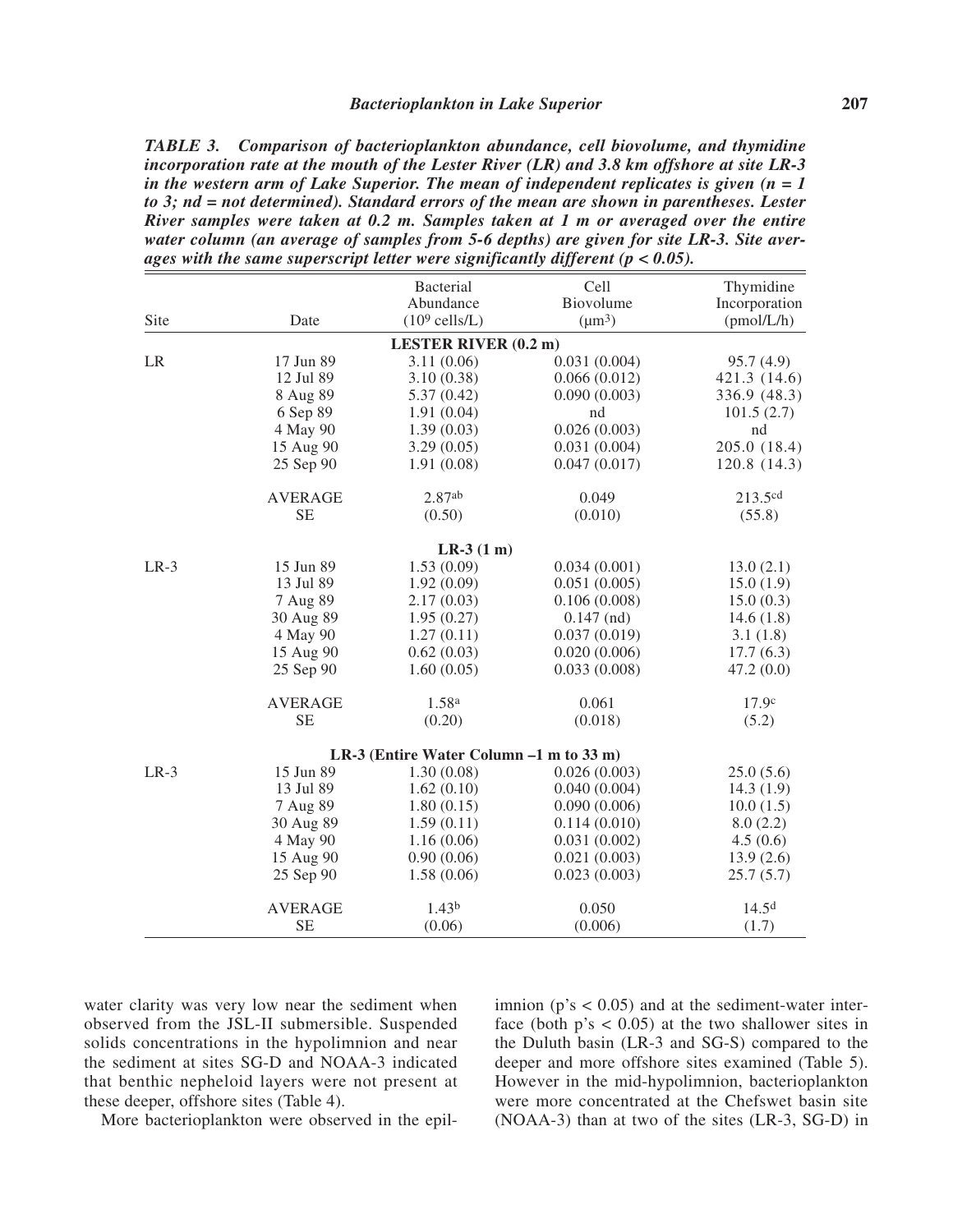### **208** *Hicks* **et al.**

|                    |       |              |                    | Particulate   | Dissolved  |  |  |
|--------------------|-------|--------------|--------------------|---------------|------------|--|--|
|                    |       |              | Suspended          | Organic       | Organic    |  |  |
|                    | Depth | Temperature  | Solids             | Carbon        | Carbon     |  |  |
| Site               | (m)   | $(^\circ C)$ | (mg/L)             | $(\mu g C/L)$ | (mg C/L)   |  |  |
|                    |       |              | <b>EPILIMNION</b>  |               |            |  |  |
| $LR-3$             | 5     | 18.7         | 0.52(0.02)         | 121(16)       | 1.83(0.03) |  |  |
| $SG-S$             | 5     | 16.1         | 1.09(0.01)         | 163(3)        | 1.95(0.01) |  |  |
| $SG-D$             | 5     | 14.9         | 0.39(0.01)         | 159(9)        | 1.83(0.04) |  |  |
| NOAA-3             | 5     | 15.2         | 0.38(0.03)         | 145(10)       | 1.63(0.00) |  |  |
|                    |       |              | <b>HYPOLIMNION</b> |               |            |  |  |
| $LR-3$             | 30    | 5.1          | 2.15(0.04)         | 136 (18)      | 1.57(0.02) |  |  |
| $SG-S$             | 40    | 7.4          | 0.41(0.01)         | 132(16)       | 1.70       |  |  |
| SG-D               | 40    | 5.3          | 0.25(0.03)         | 128(2)        | 1.57       |  |  |
| $NOAA-3$           | 40    | 5.4          | 0.45(0.00)         | 145(1)        | 1.64       |  |  |
| 1 m ABOVE SEDIMENT |       |              |                    |               |            |  |  |
| $LR-3$             | 33    | 5.0          | 3.13(0.02)         | 195(9)        | 1.87       |  |  |
| $SG-S$             | 70    | 4.5          | 1.69(0.21)         | 160(20)       | 1.59(0.00) |  |  |
| $SG-D$             | 163   | 4.2          | 0.43(0.15)         | 76 (19)       | 1.61(0.01) |  |  |
| NOAA-3             | 183   | 4.2          | 0.35(0.03)         | 77 (20)       | 1.74(0.00) |  |  |

*TABLE 4. Physical and chemical characteristics of water from sites in the western portion of Lake Superior. The mean of independent replicates is given (n = 2). Standard errors of the mean are shown in parentheses. Site LR-3 was sampled on 15 Aug 1990. SG-S (1 Sept), SG-D (31 Aug), and NOAA-3 (27 Aug) were sampled later during 1990.* 

*TABLE 5. Comparison of bacterioplankton abundance, cell biovolume, and thymidine incorporation rate at different sites in the western portion of Lake Superior. The mean of three independent replicates is given. Standard errors of the mean are shown in parentheses. Site LR-3 was sampled on 15 Aug 1990. SG-S (1 Sept), SG-D (31 Aug), and NOAA-3 (27 Aug) were sampled later during 1990.* 

| <b>Site</b> | Depth<br>(m) | <b>Bacterial</b><br>Abundance<br>$(10^9 \text{ cells/L})$ | Cell<br>Biovolume<br>$(\mu m^3)$ | Thymidine<br>Incorporation<br>(pmol/L/h) |
|-------------|--------------|-----------------------------------------------------------|----------------------------------|------------------------------------------|
|             |              | <b>EPILIMNION</b>                                         |                                  |                                          |
| $LR-3$      | 5            | 0.95(0.03)                                                | 0.031(0.010)                     | 12.3(6.9)                                |
| $SG-S$      | 5            | 1.60(0.06)                                                | 0.029(0.003)                     | 14.7(2.3)                                |
| SG-D        | 5            | 0.67(0.05)                                                | 0.026(0.006)                     | 19.1(1.4)                                |
| $NOAA-3$    | 5            | 0.68(0.02)                                                | 0.085(0.003)                     | 16.5(5.5)                                |
|             |              | <b>HYPOLIMNION</b>                                        |                                  |                                          |
| $LR-3$      | 30           | 0.82(0.04)                                                | 0.014(0.003)                     | 19.2(7.0)                                |
| $SG-S$      | 40           | 1.17(0.12)                                                | 0.027(0.001)                     | 15.0(3.6)                                |
| $SG-D$      | 40           | 0.83(0.04)                                                | 0.026(0.006)                     | 12.4(3.3)                                |
| $NOAA-3$    | 40           | 1.21(0.06)                                                | 0.026(0.005)                     | 15.5(12.5)                               |
|             |              | <b>1 m ABOVE SEDIMENT</b>                                 |                                  |                                          |
| $LR-3$      | 33           | 1.01(0.04)                                                | 0.016(0.003)                     | 21.0(6.7)                                |
| $SG-S$      | 70           | 0.87(0.08)                                                | 0.021(0.006)                     | 15.0(7.0)                                |
| SG-D        | 163          | 0.50(0.02)                                                | 0.028(0.003)                     | 7.2(3.7)                                 |
| $NOAA-3$    | 183          | 0.53(0.04)                                                | 0.037(0.013)                     | 7.5(1.5)                                 |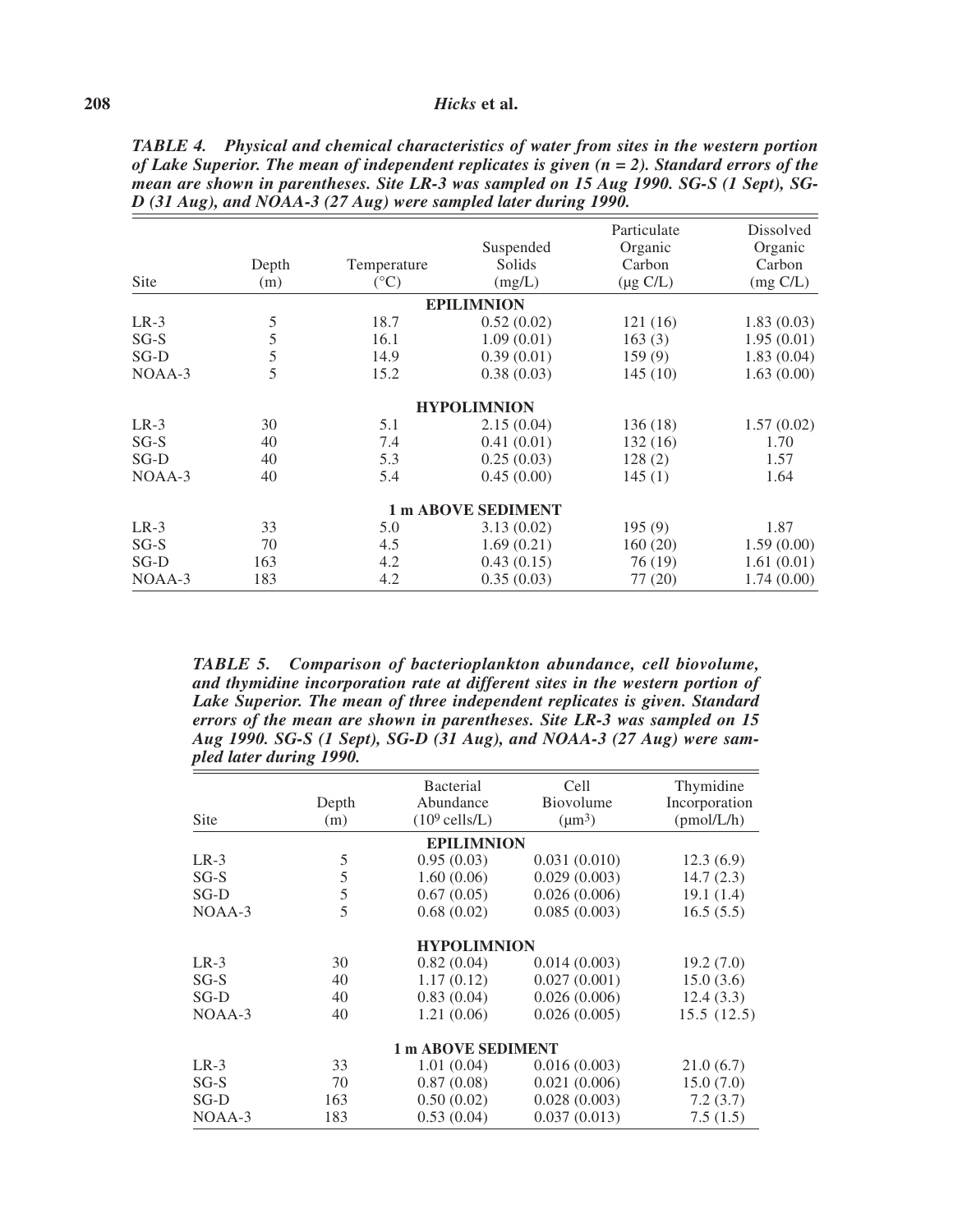| $\tilde{\phantom{a}}$ |       |        |                           |         |                |          |       |
|-----------------------|-------|--------|---------------------------|---------|----------------|----------|-------|
|                       | Depth | Cocci  | Rods                      | Vibrios | Filaments      | Spirals  | Total |
| <b>Site</b>           | (m)   | $(\%)$ | $(\%)$                    | $(\%)$  | $(\%)$         | $(\%)$   | Cells |
|                       |       |        | <b>EPILIMNION</b>         |         |                |          |       |
| $LR-3$                | 5     | 62.9   | 30.6                      | 4.8     | 1.6            | $\Omega$ | 62    |
| $SG-S$                | 5     | 71.2   | 26.9                      | 1.9     | $\Omega$       | $\Omega$ | 52    |
| SG-D                  | 5     | 62.5   | 29.7                      | 7.8     | $\overline{0}$ | $\Omega$ | 64    |
| $NOAA-3$              | 5     | 56.1   | 40.4                      | 1.8     | $\overline{0}$ | $\Omega$ | 57    |
|                       |       |        | <b>HYPOLIMNION</b>        |         |                |          |       |
| $LR-3$                | 30    | 67.4   | 25.6                      | 7.0     | $\theta$       | $\Omega$ | 43    |
| $SG-S$                | 40    | 72.0   | 24.0                      | 2.0     | 2.0            | $\Omega$ | 50    |
| SG-D                  | 40    | 61.3   | 30.6                      | 8.1     | $\theta$       | $\Omega$ | 62    |
| $NOAA-3$              | 40    | 74.3   | 21.8                      | 4.0     | $\overline{0}$ | $\Omega$ | 101   |
|                       |       |        | <b>1 m ABOVE SEDIMENT</b> |         |                |          |       |
| $LR-3$                | 33    | 79.2   | 12.5                      | 8.3     | $\overline{0}$ | $\Omega$ | 24    |
| $SG-S$                | 70    | 77.5   | 20.0                      | 2.5     | $\theta$       | $\Omega$ | 40    |
| $SG-D$                | 163   | 76.9   | 19.2                      | 3.8     | $\overline{0}$ | $\Omega$ | 52    |
| NOAA-3                | 183   | 87.5   | 8.3                       | 4.2     | $\overline{0}$ | $\Omega$ | 24    |

*TABLE 6. Bacterioplankton cell shapes in the Duluth and Chefswet basins of Lake Superior. Site LR-3 was sampled on 15 Aug 1990. SG-S (1 Sept), SG-D (31 Aug), and NOAA-3 (27 Aug) were sampled later during 1990.* 

the Duluth basin (both  $p's < 0.05$ ). At the two shallower sites where a BNL was present (LR-3 and SG-S), bacterioplankton were only more abundant near the sediment-water interface at site LR-3 ( $p < 0.05$ ). Bacteria were less abundant near the sediment-water interface than in the epilimnion or hypolimnion at the deeper sites (SG-D and NOAA-3; both  $p's <$ 0.05). This pattern could be related to the absence of a BNL at these sites.

Like site LR-3, most bacterioplankton were cocci in other areas of the western portion of Lake Superior (Table 6). Coccoid-shaped cells appeared to be more common near the sediment surface and rodshaped cells were more common in the epilimnion and hypolimnion at these sites (Table 6). Epilimnetic cell volumes were similar at sites in the Duluth basin  $(p > 0.05)$ , but these cells were smaller than cells in the epilimnion at site NOAA-3 (Table 2, all  $p's <$ 0.05). Cell biovolumes were not different in the hypolimnion and above the sediment surface at all sites examined (all  $p's > 0.05$ ).

The rate of thymidine incorporation was similar at all sites when samples from the epilimnion, hypolimnion, and above the sediment surface were compared (Table 5; all  $p's > 0.05$ ). The rates of thymidine incorporation were similar in the hypolimnion and near the sediment-water interface at the shallower sites where a BNL was present ( $p's <$ 0.05). Although the thymidine incorporation rate ap-

peared to be lower near the sediment at the deeper offshore sites (SG-D, NOAA-3), these rates were not significantly different from rates measured in the hypolimnion at these sites ( $p$ 's  $> 0.05$ ). Overall, no differences in the rate of thymidine incorporation were detected at the Duluth basin or Chefswet basin sites. Considering all sites and depths, the average rate of thymidine incorporation was  $14.6$  ( $\pm$ 1.2 SE) pmol/L/h along this transect (Table 5).

## **DISCUSSION**

### **Interannual Variability at a Shallow Nearshore Site in the Duluth Basin**

Bacterioplankton abundances in the western arm of Lake Superior were similar to those reported for marine systems and other Laurentian Great Lakes as well as another region of Lake Superior (Auer and Powell 2004). Seasonal changes in bacterioplankton abundance and production have been observed in Lake Michigan (Scavia and Laird 1987, Pernie *et al*. 1990). Similarly, seasonal differences in the number of culturable heterotrophic bacteria in the surface waters of Lake Superior have also been observed (Rao 1978). Like these previous studies, there were changes in bacterial abundance at site LR-3 in the western arm of Lake Superior due to the year examined and the depth from which samples were taken. Bacterial cell volume and the rate of thymidine in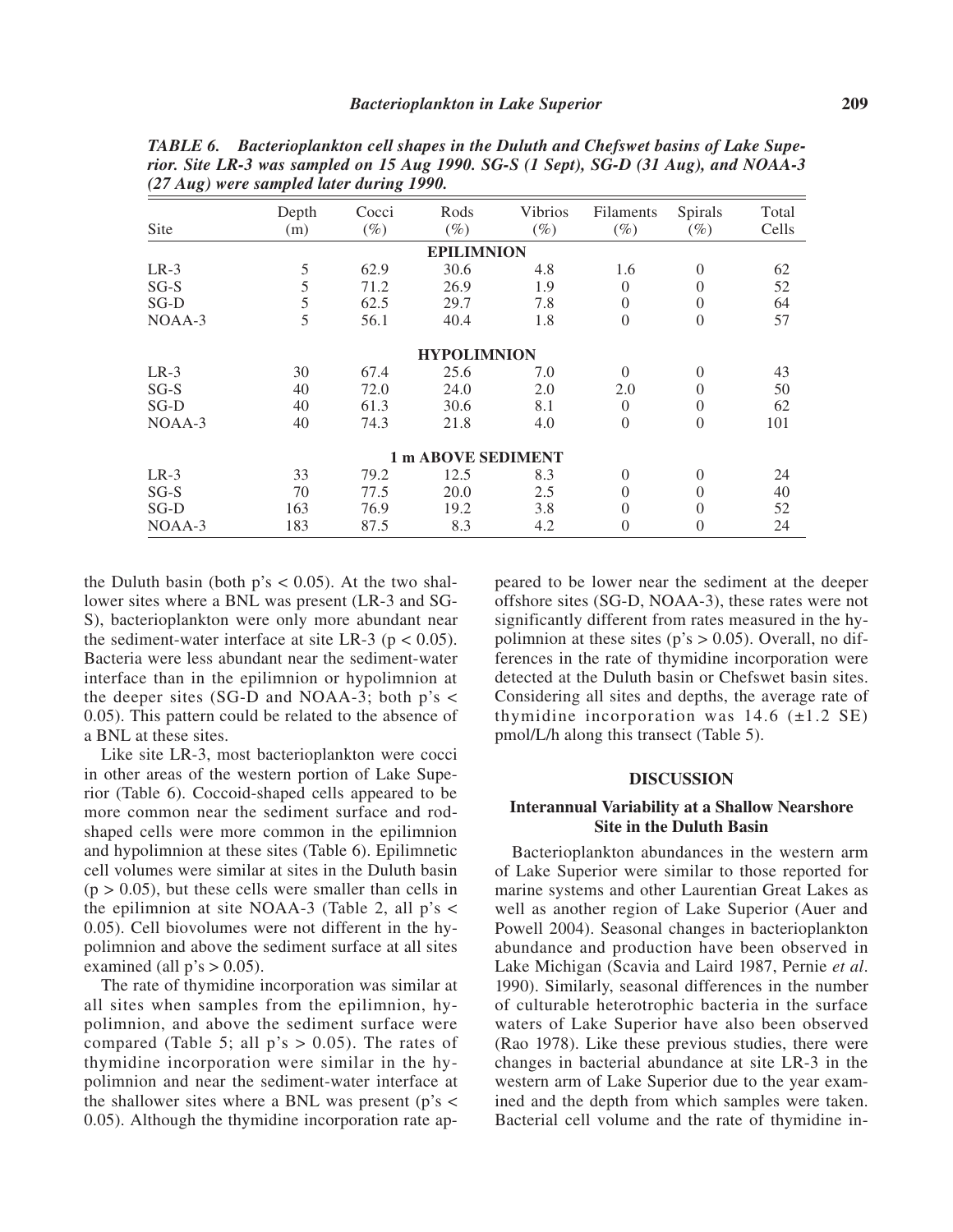corporation, however, did not change consistently with season or depth at this site.

Overall, the most striking feature of the data from LR-3 was that bacterioplankton were more abundant and the cells were larger from May to October during 1989 than in 1990 (Fig. 3, Table 3). These differences may be related to temperature (Fig. 6). Bacterioplankton abundance and cell biovolume were both positively correlated with temperature in 1989 but not in 1990 (Fig. 6). There are often strong relationships between temperature and bacterial production as well as cell abundance in aquatic environments including the Laurentian Great Lakes (Scavia and Laird 1987, Hicks and Owen 1991, White *et al*. 1991). However, the rate of thymidine incorporation was only weakly related to temperature at site LR-3 and only during 1990 (Fig. 6).

Cole *et al*. (1988) demonstrated that bacterial production estimated by a variety of methods was correlated with primary production suggesting that phytoplankton may be an important source of organic substrates to bacterioplankton. It is interesting to compare phytoplankton and bacterial carbon production in Lake Superior during August; a period when bacterial activity is often the highest of the year in the Laurentian Great Lakes (Scavia and Laird 1987, Hwang and Heath 1997, Auer and Powell 2004). During August, phytoplankton production is usually between 1 to 2 µg C/L/h in the western arm of Lake Superior (Parkos *et al*. 1968, Rose 1992). The average rate of thymidine incorporation over the entire water column at LR-3 was 12.1 pmol/L/h (Fig. 5) and the average cell biovolume was  $0.050 \mu m^3$ (Table 3). If an empirical conversion factor of  $0.8 \times$  $10<sup>9</sup>$  cells/nmol (Table 1) and a carbon conversion factor of 0.25 pg C/µm3 (Cotner *et al*. 2000, Psenner 1993) are used, then bacterial carbon production at site LR-3 would average 0.12 µg C/L/h or between 6% and 12% of primary production in this part of Lake Superior.

Although bacterioplankton abundance and production were not correlated with DOC or POC concentrations from May to October at LR-3 (Fig. 7), these results do not preclude the possibility of bacterioplankton in Lake Superior being dependent on other organic matter sources in addition to phytoplankton at other times of the year. Seasonal drawdowns of DOC, springtime riverine inputs of organic matter, and periodic sediment resuspension probably supplement organic matter from phytoplankton that is available to support bacterioplanktonic production in Lake Michigan (Scavia and Laird 1987, Cotner *et al*. 2000, Biddanda *et al.* 2001). Bacterioplankton in

Lake Superior may be even more dependent upon these periodic DOC and POC sources than bacteria in the more productive Great Lakes (Auer and Powell 2004). Unfortunately, we were unable to collect samples when terrestrial inputs probably peaked during the spring runoff period (ca. March and April) to determine if bacterioplankton production and DOC or POC were related at other times of the year.

#### **Influence of a Benthic Nepheloid Layer**

Resuspending sediments can increase bacterioplankton abundances and stimulate the production of planktonic microorganisms (Wainright 1990, Hicks and Owen 1991, Cotner *et al*. 2000). Data from our study indicate that these changes may not always happen though. During July and August each year, the vertical profile of suspended solids indicated that a benthic nepheloid layer (BNL) had formed at site LR-3 (Fig. 2). On only one of four occasions (e.g., 15 Aug 90) when a BNL was present, however, did bacterioplankton abundance increase significantly near the sediment-water interface (Fig. 3). Also, the rate of thymidine incorporation did not increase near the sediment on any of these occasions, even though it appeared to increase on 15 Aug 90 (Fig. 5). Although a BNL was present at site SG-S, the rate of thymidine incorporation did not increase near the sediment like at LR-3 and bacterioplankton abundance actually decreased near the sediment-water interface (Table 5). Combined, these results indicate that the presence of a BNL does not always indicate a zone of increased bacterioplankton abundance and production. Thus, we must conclude that resuspending sediments may not always increase bacterioplankton abundance or stimulate their production. Other factors in addition to resuspended particles, nutrients and microorganisms probably control bacterioplankton abundance and production in BNLs as well.

## **Nearshore and Interbasin Differences in the Western Portion of Lake Superior**

## *Differences between the Lester River (LR) and a Nearshore Site (LR-3)*

It is clear that the chemical and biological characteristics of water at the mouth of the Lester River from May to September were different from the site in Lake Superior (LR-3) that was nearest to the shoreline (Tables 2 and 3). Even though site LR-3 is within 3.8 km of the mouth of the Lester River, nearshore bacterioplankton did not appear to be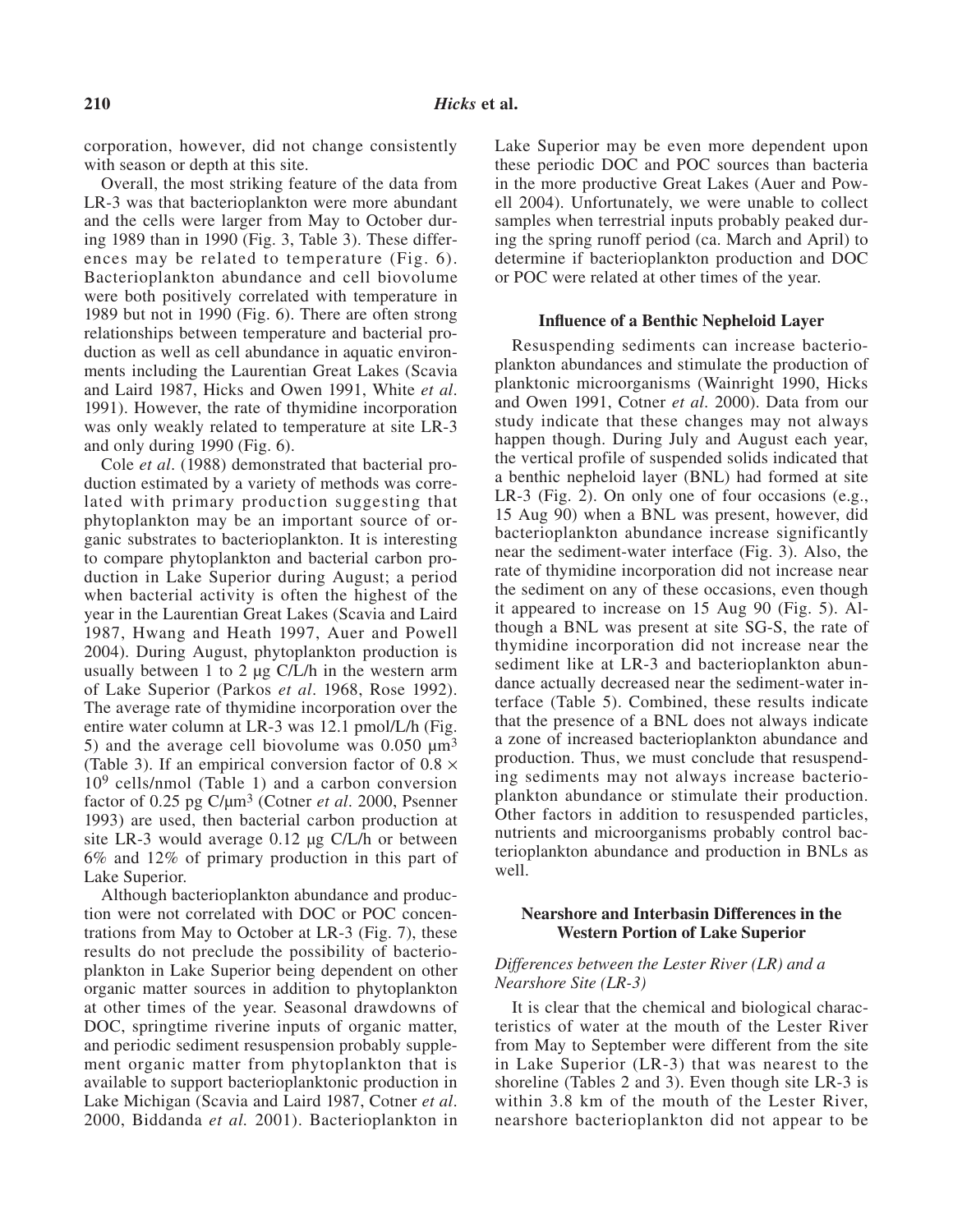strongly influenced by this river. Bacterioplankton abundance, cell biovolume, and the rate of thymidine incorporation at LR-3 were more similar to values measured at site SG-S, almost 13 km away in Lake Superior, than they were to values measured at the Lester River mouth. Although it is a substantial river, the normal discharge of the Lester River from May to September may be too small to impact Lake Superior very far from the shoreline. If samples were taken during the peak of the spring runoff (late March to early April) or immediately after major summer thunderstorms (Robarts 1987), then the impact of this coastal river on nearshore bacterioplankton might be larger.

## *Inter-basin Differences at Offshore Sites during Late Summer*

The morphology of a lake basin may influence onshore-offshore gradients of productivity in addition to riverine discharge. A shallow depth gradient confines the influence of riverine inputs and provides opportunities for storms to resuspend sediments (Halfman and Johnson 1989, Cotner *et al*. 2000). Several studies have demonstrated that bacterioplankton abundance and production can decrease from nearshore to offshore areas in Lake Michigan (Moll and Brahce 1986, Scavia and Laird 1987) and Lake Erie (Hwang and Heath 1997, 1999). In these studies, measurements at shallow nearshore sites (sometimes within bays) were compared to much deeper sites further offshore (i.e., 10 to 25 km from the shoreline).

During late summer, bacterial abundance in our study was also greater at most depths at the shallower sites (i.e., LR-3, SG-S) in Lake Superior compared to the deeper sites further offshore (i.e., SG-D, NOAA-3; Table 5). This pattern was consistent with bacterial abundances decreasing from nearshore to offshore sites in Lakes Michigan and Erie. However, higher rates of thymidine incorporation were not measured at the shallower sites in the western arm of Lake Superior. Nearshore-offshore gradients in bacterial abundance and productivity were rarely observed by Auer and Powell (2004) in 1999 and 2000 along the south shore of Lake Superior. On the few dates that gradients in bacterial abundance and productivity were detected, they did not develop as systematically as nearshore-offshore gradients of temperature or chlorophyll. Water depth increases very quickly with distance from the north shore of Lake Superior compared to the south shore of this lake or to other Laurentian Great Lakes. This geomorphic difference between the locations of our research sites and the sites of other investigations may explain why strong gradients of bacterial abundance and production were not seen along the transect from sites LR-3 to NOAA-3 in our study. The only true "nearshore" site in our study may have been at the mouth of the Lester River. Thus, it may be more appropriate to compare the results from our Lake Superior sites to the deeper offshore sites in other studies of the Laurentian Great Lakes.

During August 1990, bacterial abundances at the Duluth and Chefswet basin sites  $(0.5-1.6 \times 10^9)$ cells/L; Table 5) were similar to abundances measured at offshore sites near the Keweenaw Peninsula of Lake Superior  $(0.1-1.0 \times 10^9 \text{ cells/L})$ ; Auer and Powell 2004) but much smaller than abundances measured in Lakes Michigan and Erie. The bacterial abundances we measured were at least two times lower than at an offshore site in Lake Michigan during August (~ 2.5 × 109 cells/L; Cotner *et al*. 2000) and almost an order of magnitude lower than in August at an offshore area in Lake Erie  $(5.8-6.3 \times 10^9)$ cells/L; Hwang and Heath 1999).

Bacterial production in the Duluth and Chefswet basins of Lake Superior was similar to one estimate for Lake Michigan and much smaller than estimates for Lake Erie and another region of Lake Superior. The rate of thymidine incorporation in the Duluth and Chefswet basins in late August and early September averaged 14.6 pmol/L/h when all sites and depths were considered (Table 5). If an empirical conversion factor of  $0.8 \times 10^9$  cells/nmol (Table 1), the mean cell biovolume  $(0.031 \mu m^3)$ ; Table 5), and a carbon conversion factor of  $0.25$  pg  $C/\mu m^3$  (Cotner *et al*. 2000, Psenner 1993) are used, then the average rate of bacterial production at these sites would be 0.09 µg C/L/h. This rate is similar to the production estimated for an offshore site in Lake Michigan during August 1998 (0.05 µg C/L/h; Cotner *et al*. 2000), about 1.5 to 5 times more than production measured off the Keweenaw Peninsula (0.02 to 0.06 µg C/L/h; Auer and Powell 2004), and 1.7 to 10 times less than bacterial production at an offshore site in Lake Erie during August 1993 and 1994 (0.15 and 0.91 µg C/L/h, respectively; Hwang and Heath 1999).

In conclusion, bacterioplankton abundance demonstrated the most pronounced temporal and spatial differences in the western arm of Lake Superior compared to cell biovolume and production. Although some seasonal changes in bacterioplankton abundance were observed at a nearshore site in the Duluth basin (LR-3), the greatest differences were the changes in cell abundance and biovolume be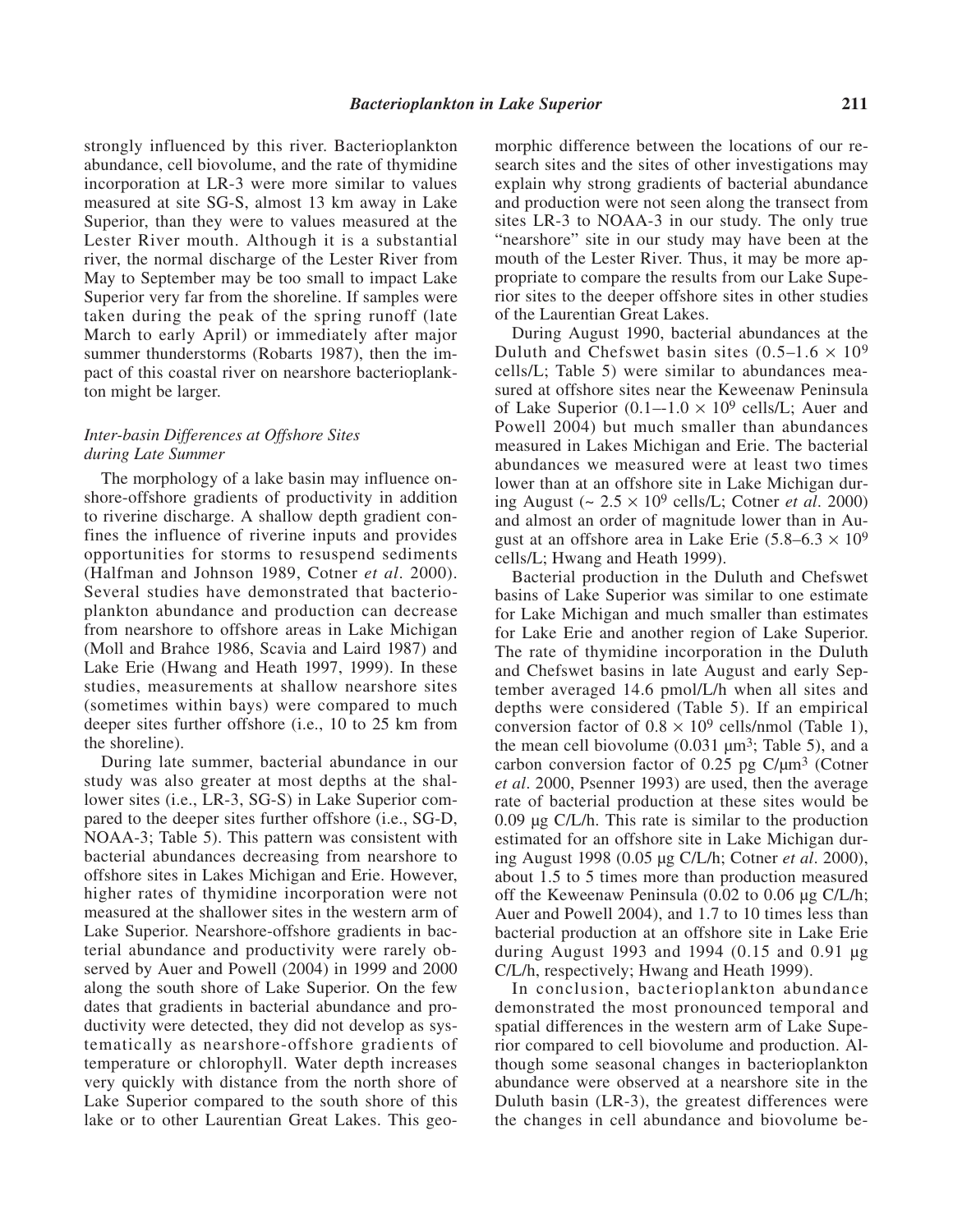tween 1989 and 1990 at this site. These changes may be related to temperature but bacterial abundance, biovolume, and production were not related to DOC or POC concentrations in either year. Bacteria were more abundant and productive at the mouth of the Lester River than at the nearest offshore site in Lake Superior, indicating that this river may have limited influence on offshore bacterioplankton communities at least over the period of our study. During July and August, a benthic nepheloid layer formed at the shallower sites in the western arm of Lake Superior but bacterial abundance and production were not always higher in this BNL. Although bacterial abundances were often greater at the shallower sites compared to the deeper sites further offshore during late summer, a strong gradient was not found and no change in bacterial production was observed. These results may be due to in part to the lake basin morphology in this region of Lake Superior as well as the limited period, a few days in late August 1990, when these offshore sites were investigated.

#### **ACKNOWLEDGMENTS**

We thank the captain and crew of the R/V *Seward Johnson* and pilots and crew of the research submersible *Johnson-Sea-Link II* from the Harbor Branch Oceanographic Institution. R. Axler, C. Larson, and C. Owen helped with sampling from the R/V *Noodin*. K. Saxrud helped measure bacterial cells. We are also grateful to D. Anderson for guidance on cell volume formulas. This research was supported by grants from the Legislative Commission on Minnesota Resources and the National Undersea Research Center (NOAA) at the University of Connecticut-Avery Point. Part of this work is also the result of research sponsored by the Minnesota Sea Grant College Program (Project number R/CL-21) supported by the NOAA Office of Sea Grant, United States Department of Commerce, under Grant No. US DOC/NA86AA-D-SG112. This paper is journal reprint number JR492. The U.S. Government is authorized to reproduce and distribute reprints for government purposes, not withstanding any copyright notation that may appear hereon.

## **REFERENCES**

- Auer, M.T., and Powell, K.D. 2004. Heterotrophic bacterioplankton dynamics at a site off the southern shore of Lake Superior. *J. Great Lakes Res*. 30 (Suppl. 1):214–229.
- Ammerman, J.W., Fuhrman, J.A., Hagström, Å, and Azam, F. 1984. Bacterioplankton growth in seawater:

I. Growth kinetics and cellular characteristics in seawater cultures. *Mar. Ecol. Prog. Ser.* 18:31–39.

- Azam, F., Fenchel, T., Field, J.G., Gray, J.S., Meyer-Reil, L.A., and Thingstad. F. 1983. The ecological role of water-column microbes in the sea. *Mar. Ecol. Prog. Ser*. 10:257–263.
- Baker, J.E., Eisenreich, S.J., Johnson, T.C., and Halfman, B.M. 1985. Chlorinated hydrocarbon cycling in the benthic nepheloid layer of Lake Superior. *Environ. Sci. Technol*. 19:854–861.
- Bell, R.T. 1990. An explanation for the variability in the conversion factor deriving bacterial cell production from incorporation of [3H]thymidine. *Limnol. Oceanogr*. 35:910–915.
- Biddanda, B., Ogdahl, M. and Cotner, J. 2001. Dominance of bacterial metabolism in oligotrophic relative to eutrophic waters. *Limnol. Oceanogr*. 46:730–739.
- Caron, D.A., Goldman, J.C., Anderson, O.K., and Dennett. M.R. 1985. Nutrient cycling in a microflagellate food chain: 2. population dynamics and carbon cycling. *Mar. Ecol. Prog. Ser*. 24:243–254.
- Cho, B.C., and Azam, F. 1988. Heterotrophic bacterioplankton measurement by the tritiated thymidine incorporation method. *Ergeb. Limnol*. 31:153–162.
- Cole, J.J., Findlay, S. and Pace, M.L. 1988. Bacterial production in fresh and saltwater ecosystems: a cross-system overview. *Mar. Ecol. Prog. Ser*. 43:1–10.
- Cotner, J.B., and Biddanda, B.A. 2002. Small players, large role: microbial influence on biogeochemical processes in pelagic aquatic ecosystems. *Ecosystems* 5:105–121.
- ———, Johengen, T.H., and Biddanda, B.A. 2000. Intense winter heterotrophic production stimulated by benthic resuspension. *Limnol. Oceanogr*. 45:1672–1676.
- Coveney, M.F., and Wetzel, R.G. 1992. Effects of nutrients on specific growth rate of bacterioplankton in oligotrophic lake water cultures. *Appl. Environ. Microbiol*. 58:150–156.
- Ducklow, H.W., Purdie, D.A., Williams, P.J. LeB., and Davies. J.M. 1986. Bacterioplankton: a sink for carbon in a coastal marine plankton community. *Science* 232:865–867.
- Fahnenstiel, G.L., Sicko-Goad, L., Scavia, D., and Stoermer, E.F. 1986. Importance of picoplankton in Lake Superior. *Can. J. Fish. Aquat. Sci*. 43:235–240.
- Fallon, R.D., and Boylen, C.W. 1990. Bacterial production in freshwater sediments: cell specific versus system measures. *Microb. Ecol*. 19:53–62.
- Findlay, S.E.G., Meyer, J.L., and Edwards, R.T. 1984. Measuring bacterial production via rate of incorporation of [3H]thymidine into DNA. *J. Microbiol. Methods* 2:57–72.
- Fuhrman, J.A., and Azam, F. 1982. Thymidine incorporation as a measure of heterotrophic bacterioplankton production in marine surface waters: evaluation and field results. *Mar. Biol*. 66:109–120.
- Halfman, B.M., and Johnson, T.C. 1989. Surface and ben-